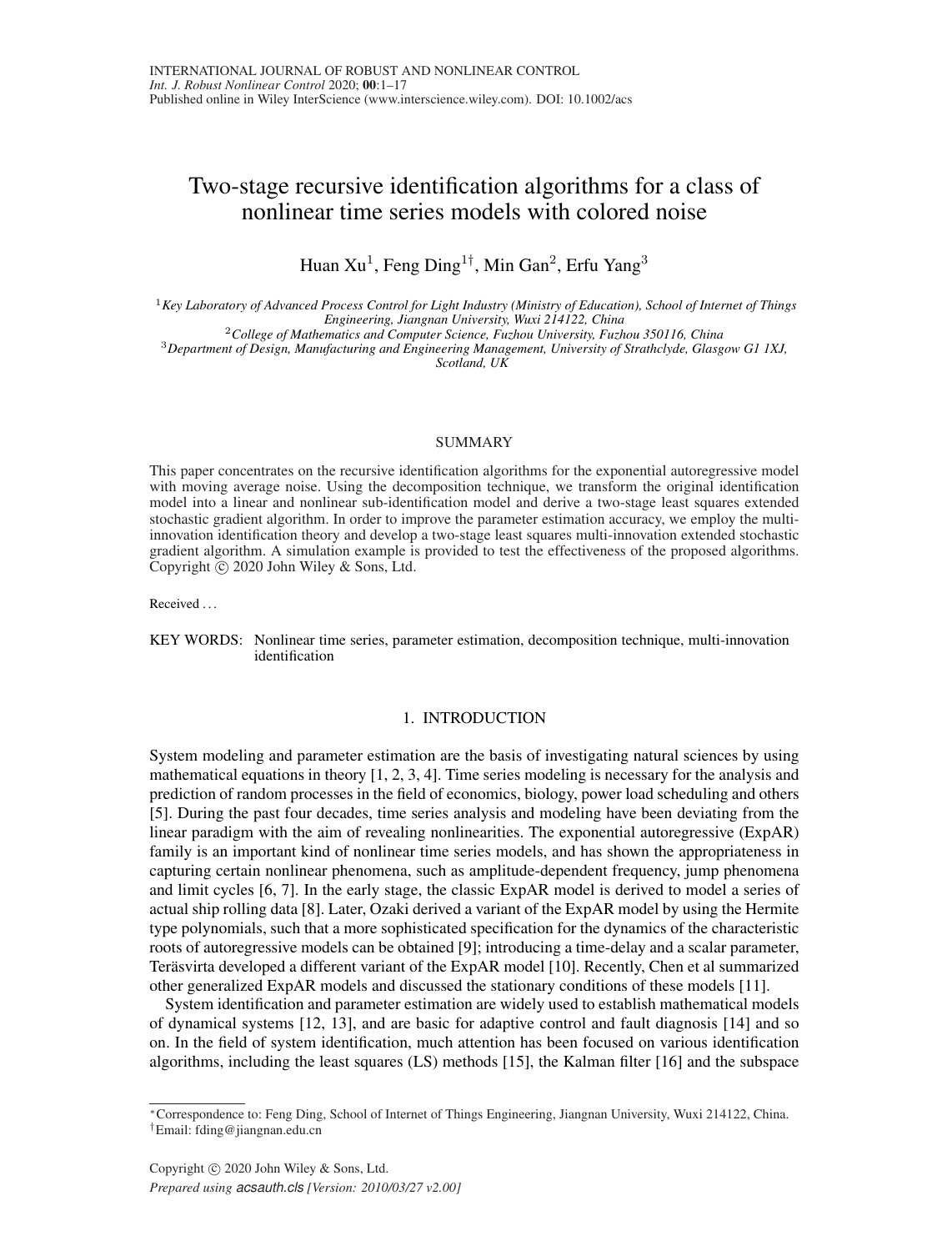identification [17], etc. The LS methods are suitable for linear parameter system identification and can also deal with the identification problems for the nonlinear ExpAR model under certain special conditions. For example, fixing the nonlinear subsystem parameter at one of a grid of values [7] or imposing it on certain definition [18], the LS estimates of the parameters of linear subsystem can be derived for the ExpAR model. However, the LS method expenses large computational cost and cannot be directly used to estimate all the unknown parameters because the nonlinearity exists in the ExpAR family. Gradient search based method has showed huge superiority in nonlinear system identification. For instance, Xu developed several gradient algorithms for sine response signals using the moving window data [19, 20, 21].

Over the years, some efforts have been advanced to improve the performance of identification algorithms. For example, the decomposition technique has been applied to linear and nonlinear dynamical systems [22]. This paper combines the decomposition technique and the multi-innovation identification theory to derive new methods for nonlinear exponential time series models. The key of the decomposition based algorithms is to divide the original identification model into several sub-identification (Sub-ID) models, such that the parameters of different Sub-ID models can be estimated separately and the computational efficiency of the identification algorithms can be improved. In this aspect, a decomposition based least squares algorithm was derived for bilinear state-space systems [23]. In addition, the multi-innovation identification has been developed as an indispensable branch in the field of system identification. The innovation is known as the useful information that can improve the parameter estimation accuracy. Multi-innovation identification is on the basis of innovation expansion, in other words, multi-innovation identification is to expand the dimension of the innovation and to enhance the data utilization. Using the multi-innovation identification theory, a weighted multi-innovation stochastic gradient algorithm for Hammerstein nonlinear systems [24]. Other techniques such as the particle filter [25] can be applied to model some practical systems [26] and to solve some engineering problems [27, 28].

This paper completely differs from [29] which applied the decomposition to the linear models and presented a two-stage least squares algorithm while this paper applies the decomposition to nonlinear ExpAR models and presents a new two-stage multi-innovation algorithm. The previous works in [30, 31] are based on the assumptions with white noises. This paper extends the previous works from white noise to colored noises (i.e., correlated noises) by combining the hierarchical principle and the multi-innovation theory. By means of some mathematical tools [32, 33], the proposed two-stage recursive identification algorithms for the nonlinear ExpAR model with colored noise in this paper can be extended to study the identification problems of different systems and can be applied other literatures [34, 35, 36] such as signal modeling and communication networked systems and engineering application systems and so on. The main contributions of this paper are as follows.

- Using the decomposition technique, we divide the ExpARMA model into two subsystems, one of which contains the unknown parameter vector of the linear subsystem and the noise model, and the other contains the unknown parameter of the nonlinear part.
- Considering the different mapping relationships between the subsystem parameters and their corresponding outputs, we adopt the LS principle and gradient search to the optimization problems respectively and derive a two-stage least squares extended stochastic gradient algorithm for the ExpARMA model.
- Applying the multi-innovation identification theory, we develop a two-stage least squares multi-innovation extended stochastic gradient algorithm for the ExpARMA model, such that the parameter estimation accuracy can be improved.

In summary, the rest of this paper is organized as follows. Section 2 describes the identification problem for the ExpARMA model. A two-stage least squares extended stochastic gradient algorithm is derived in Section 3. A two-stage least squares multi-innovation extended stochastic gradient algorithm is developed in Section 4. Section 5 provides a numerical example for testing the effectiveness of the proposed algorithms. Finally, some concluding remarks are given in Section 6.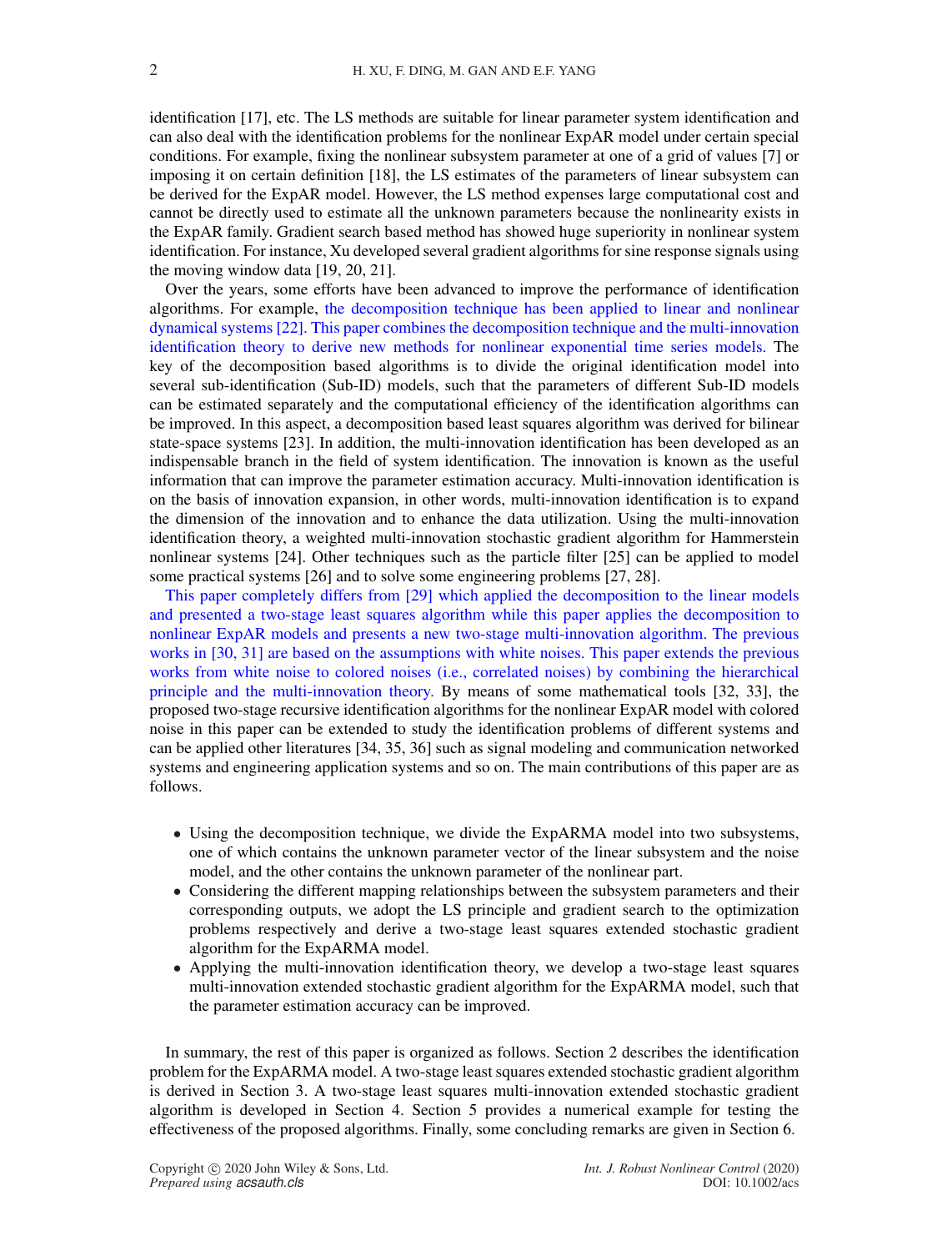### 2. PROBLEM DESCRIPTION

Let us introduce some notations first.

| <b>Symbols</b>                         | <b>Meaning</b>                                                  |
|----------------------------------------|-----------------------------------------------------------------|
| $\mathbf{0}$                           | The zero vector of appropriate size.                            |
| $\mathbf{1}_n$                         | An <i>n</i> -dimensional column vector whose entries are all 1. |
| $\boldsymbol{I}$ or $\boldsymbol{I}_n$ | The identity matrix of appropriate sizes or $n \times n$ .      |
| $X^{\rm T}$                            | The transpose of the vector or matrix $X$ .                     |
| $\ X\ $                                | The norm of a column vector $X$ .                               |
| $A =: X$                               | A is defined as $X$ .                                           |
| $X := A$                               | A is defined as $X$ .                                           |

Given a time series  $\{y(t), y(t-1), y(t-2), \cdots\}$ , the *n*-order ExpAR model with colored noise can be described as

$$
y(t) = [\alpha_1 + \beta_1 e^{-\gamma y^2 (t-1)}] y(t-1) + [\alpha_2 + \beta_2 e^{-\gamma y^2 (t-1)}] y(t-2) + \cdots + [\alpha_n + \beta_n e^{-\gamma y^2 (t-1)}] y(t-n) + w(t),
$$
\n(1)

where  $w(t) := D(z)v(t) \in \mathbb{R}$  is a colored noise and can be regarded as the output of an MA model driven by a stochastic white noise  $v(t)$ ,  $D(z)$  is the polynomial in the unit backward shift operator  $z^{-1}$   $[z^{-1}y(t) = y(t-1)]$ :

$$
D(z) := 1 + d_1 z^{-1} + d_2 z^{-2} + \dots + d_m z^{-m}, \quad d_j \in \mathbb{R},
$$

and  $\alpha_i$ ,  $\beta_i$   $(i = 1, 2, \dots, n)$ ,  $\gamma$  and  $d_j$   $(j = 1, 2, \dots, m)$  are the parameters to be estimated. The identification problem for the ExpAR model with AR or ARMA noise are different from the one which is focused on in this paper and remain to be investigated in the future.

The nonlinearity of the ExpARMA model comes from the exponential dependence on  $\gamma y^2(t-1)$ . When the parameter  $\gamma$  is large enough, Equation (1) reduces to an ARMA model with respect to the parameters  $\alpha_i$  and  $d_j$ ; when  $\gamma = 0$ , the ExpARMA model reduces to an ARMA model with respect to the parameters ( $\alpha_i + \beta_i$ ) and  $d_i$ . Neither of these two ARMA models can describe any nonlinear dynamics. Thus, the parameter  $\gamma$  is essentially a scaling factor and should be limited in a range, such that  $e^{-\gamma y^2(t-1)}$  is different from both zero and one.

Assume that the orders m and n are known, the data  $y(t)$  is measurable. Without loss of generality, the initial values are set to be  $y(t) = 0$  and  $v(t) = 0$  for  $t \le 0$ .

It is obvious that  $y(t)$  is linear with respect to the parameters  $\alpha_i$ ,  $\beta_i$  and  $d_j$ , and is nonlinear with respect to the parameter  $\gamma$ . Define the parameter vectors and the information vectors as

$$
\mathbf{\hat{\theta}} := [\mathbf{\hat{\theta}}^{\mathrm{T}}, \mathbf{d}^{\mathrm{T}}]^{\mathrm{T}} \in \mathbb{R}^{2n+m}, \n\mathbf{\hat{\theta}} := [\alpha^{\mathrm{T}}, \beta^{\mathrm{T}}]^{\mathrm{T}} \in \mathbb{R}^{2n}, \n\alpha := [\alpha_1, \alpha_2, \cdots, \alpha_n]^{\mathrm{T}} \in \mathbb{R}^n, \n\mathbf{\hat{\beta}} := [\beta_1, \beta_2, \cdots, \beta_n]^{\mathrm{T}} \in \mathbb{R}^n, \n\mathbf{\hat{d}} := [d_1, d_2, \cdots, d_m]^{\mathrm{T}} \in \mathbb{R}^m, \n\phi(\gamma, t) := [\phi_s^{\mathrm{T}}(\gamma, t), \phi_n^{\mathrm{T}}(t)]^{\mathrm{T}} \in \mathbb{R}^{2n+m}, \n\phi_s(\gamma, t) := [\varphi^{\mathrm{T}}(t), e^{-\gamma y^2(t-1)} \varphi^{\mathrm{T}}(t)]^{\mathrm{T}} \in \mathbb{R}^{2n}, \n\varphi(t) := [y(t-1), y(t-2), \cdots, y(t-n)]^{\mathrm{T}} \in \mathbb{R}^n, \n\phi_n(t) := [v(t-1), v(t-2), \cdots, v(t-m)]^{\mathrm{T}} \in \mathbb{R}^m,
$$

where subscripts (roman) s and n represent the first letters of the words "system" and "noise", respectively. Then, Equation (1) can be written as

$$
y(t) = \sum_{i=1}^{n} \alpha_i y(t-i) + e^{-\gamma y^2(t-1)} \sum_{i=1}^{n} \beta_i y(t-i) + w(t)
$$

Copyright °c 2020 John Wiley & Sons, Ltd. *Int. J. Robust Nonlinear Control* (2020) *Prepared using acsauth.cls* DOI: 10.1002/acs

 $\phi$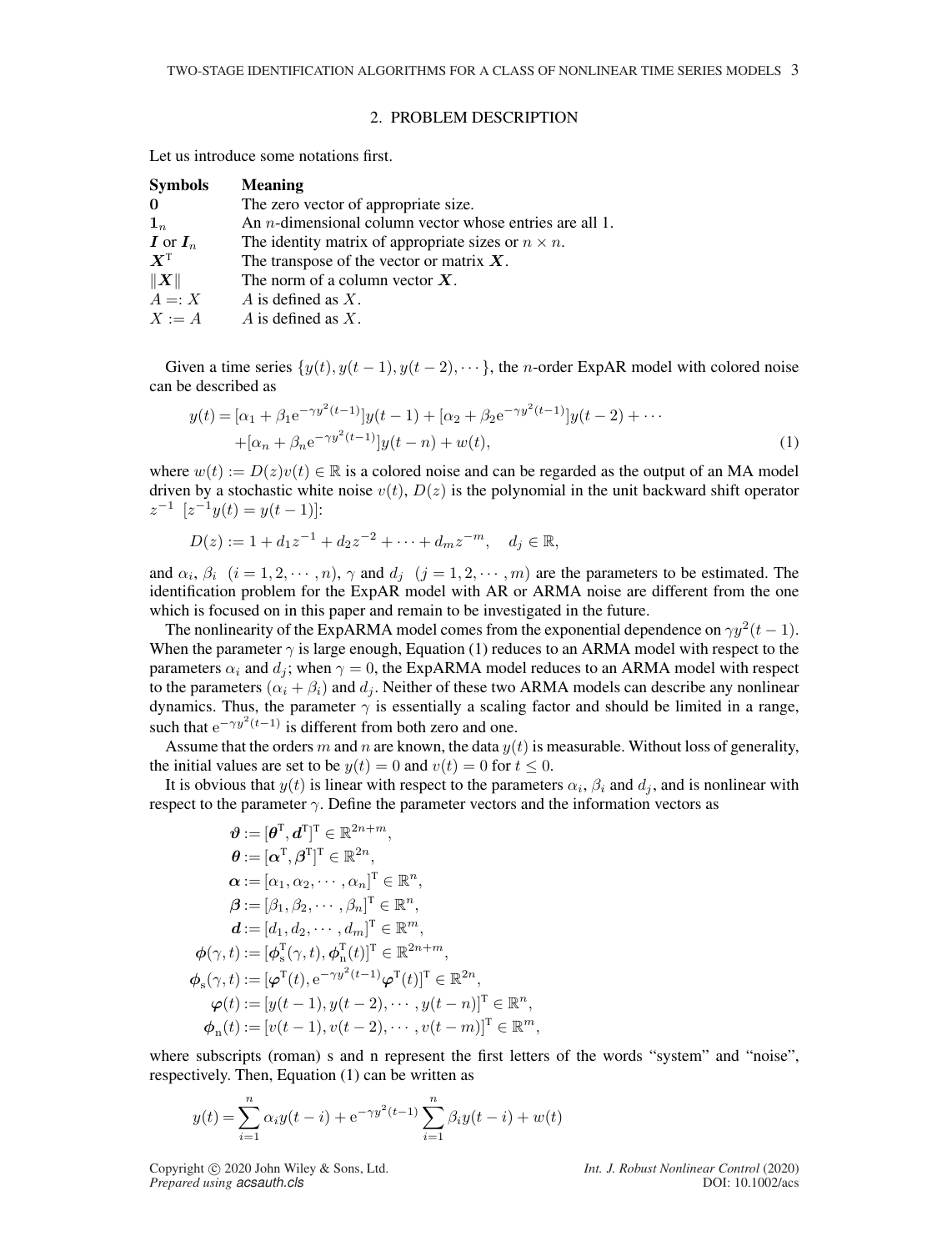$$
= \varphi^{T}(t)\alpha + e^{-\gamma y^{2}(t-1)}\varphi^{T}(t)\beta + w(t)
$$
  
\n
$$
= \varphi_{s}^{T}(\gamma, t)\theta + w(t),
$$
  
\n
$$
w(t) = \sum_{j=1}^{m} d_{j}v(t-j) + v(t) = \varphi_{n}^{T}(t)d + v(t),
$$

and we obtain the identification model of the ExpARMA process:

$$
y(t) = \phi_s^{\mathrm{T}}(\gamma, t)\theta + \phi_{\mathrm{n}}^{\mathrm{T}}(t)d + v(t)
$$
  
=  $\phi^{\mathrm{T}}(\gamma, t)\theta + v(t).$  (2)

The proposed algorithms in this paper are based on this identification model in (2). Many identification methods are derived based on the identification models of the systems [37, 38, 39, 40, 41] and can be used to estimate the parameters of other linear systems and nonlinear systems [42, 43, 44] and can be applied to fields such as chemical process control systems.

Note that  $y(t)$  is highly nonlinear with respect to the parameter  $\gamma$ , the LS method cannot be used directly for the ExpARMA model. The objective of this paper is to study new recursive identification algorithms for the ExpARMA model by using the decomposition technique and the multi-innovation identification theory.

# 3. THE TWO-STAGE LEAST SQUARES EXTENDED STOCHASTIC GRADIENT ALGORITHM

Considering  $y(t)$  is nonlinear with respect to the parameter  $\gamma$ , we decompose the identification model in (2) into two sub-identification (Sub-ID) models by applying the decomposition technique [45]. In this section, we apply the LS principle and gradient search to these two Sub-ID models, respectively, and derive a two-stage least squares extended stochastic gradient algorithm for the ExpARMA model.

### *3.1. The decomposition of the ExpARMA model*

Define the information item  $\psi(\beta, t)$  and the intermediate variable  $y_1(t)$  as

$$
\psi(\boldsymbol{\beta},t) := \boldsymbol{\varphi}^{\mathrm{T}}(t)\boldsymbol{\beta} \in \mathbb{R},
$$
  

$$
y_1(t) := y(t) - \boldsymbol{\varphi}^{\mathrm{T}}(t)\boldsymbol{\alpha} - \boldsymbol{\phi}_n^{\mathrm{T}}(t)\boldsymbol{d} \in \mathbb{R}.
$$

From (2), we can see that the ExpARMA model is decomposed into the following fictitious subsystems or Sub-ID models,

$$
S_1: y(t) = \boldsymbol{\phi}^{\mathrm{T}}(\gamma, t)\boldsymbol{\vartheta} + v(t),
$$
\n(3)

$$
S_2: y_1(t) = \psi(\beta, t) e^{-\gamma y^2(t-1)} + v(t).
$$
\n(4)

The parameter sets  $\vartheta$  and  $\gamma$  in Sub-ID models (3) and (4) contain all the unknown parameters to be estimated. The parameter  $\gamma$  in  $\phi(\gamma, t)$  and the parameter vector  $\beta$  in  $\psi(\beta, t)$  are the associate terms between these two Sub-ID models.

### *3.2. The least squares and extended stochastic gradient parameter estimation for subsystems*

After decomposition, a linear and nonlinear Sub-ID model arises which can be solved by different optimization methods. For simplicity, we first derive the parameter estimation sub-algorithms for  $\vartheta$  and  $\gamma$ , respectively. Since these two sub-algorithms contain the unknown associate terms, an interactive identification algorithm is then proposed for the ExpARMA model. The details are as follows.

According to the Sub-ID model in (3), we define a quadratic criterion function

$$
J_1(\boldsymbol{\vartheta}) := \frac{1}{2} \sum_{k=1}^t \left[ y(k) - \boldsymbol{\phi}^{\mathrm{T}}(\gamma, k) \boldsymbol{\vartheta} \right]^2.
$$

Copyright °c 2020 John Wiley & Sons, Ltd. *Int. J. Robust Nonlinear Control* (2020) *Prepared using acsauth.cls* DOI: 10.1002/acs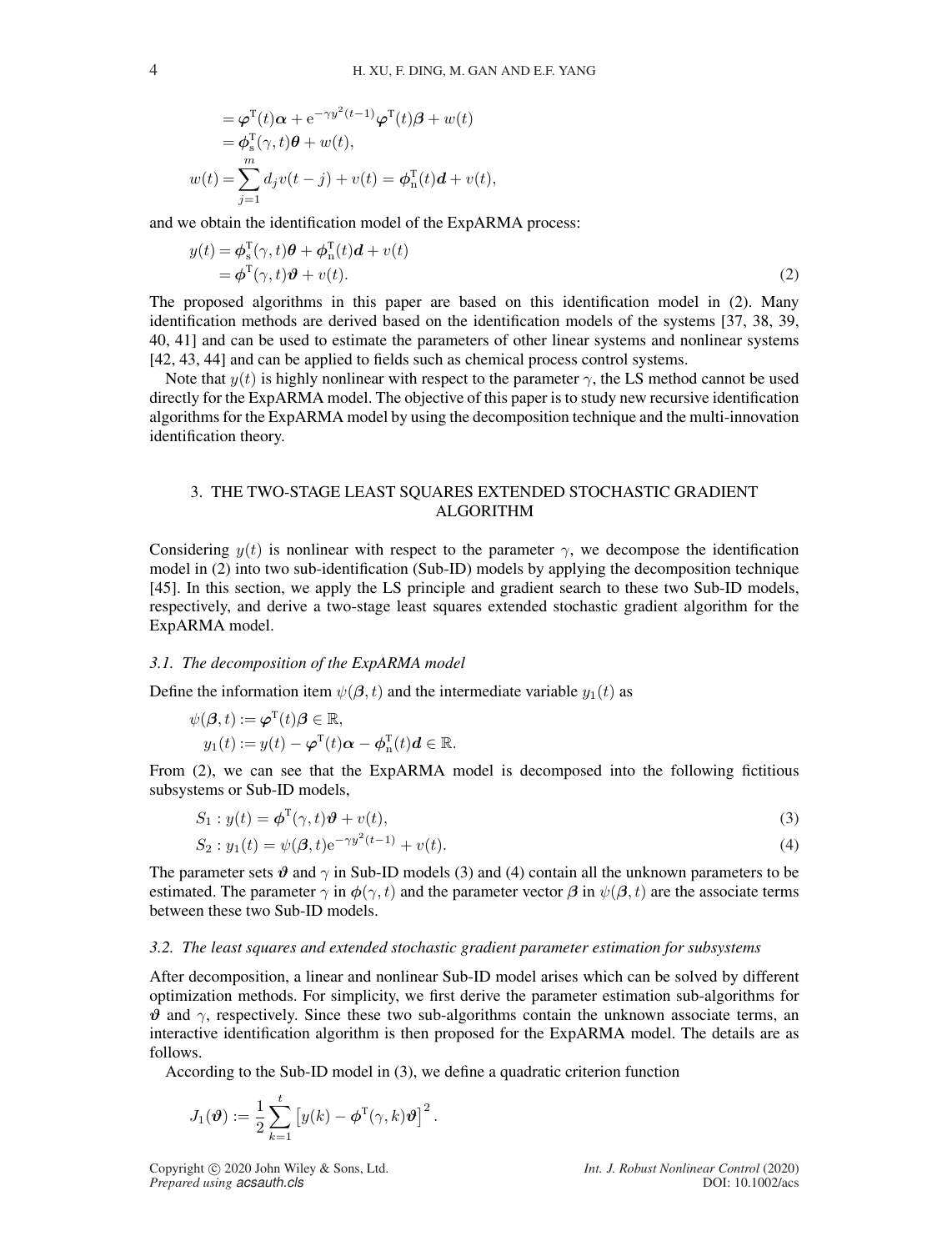Let  $\hat{\theta}(t)$  denote the estimate of  $\theta$  at time t. Minimizing  $J_1(\theta)$  by the LS principle, we obtain the least squares sub-algorithm for computing  $\hat{\boldsymbol{\vartheta}}(t)$ :

$$
\hat{\boldsymbol{\vartheta}}(t) = \hat{\boldsymbol{\vartheta}}(t-1) + \boldsymbol{P}(t)\boldsymbol{\phi}(\gamma, t)[y(t) - \boldsymbol{\phi}^{\mathrm{T}}(\gamma, t)\hat{\boldsymbol{\vartheta}}(t-1)],\tag{5}
$$

$$
\boldsymbol{P}^{-1}(t) = \boldsymbol{P}^{-1}(t-1) + \phi(\gamma, t)\phi^{\mathrm{T}}(\gamma, t), \quad \boldsymbol{P}(0) = p_0 \boldsymbol{I}_{2n+m}, \tag{6}
$$

$$
\boldsymbol{\phi}(\gamma, t) = [\boldsymbol{\phi}_{\rm s}^{\rm T}(\gamma, t), \boldsymbol{\phi}_{\rm n}^{\rm T}(t)]^{\rm T},\tag{7}
$$

$$
\phi_{s}(\gamma, t) = [\varphi^{T}(t), e^{-\gamma y^{2}(t-1)} \varphi^{T}(t)]^{T},
$$
\n(8)

$$
\varphi(t) = [y(t-1), y(t-2), \cdots, y(t-n)]^{\mathrm{T}}, \tag{9}
$$

$$
\phi_n(t) = [v(t-1), v(t-2), \cdots, v(t-m)]^T.
$$
\n(10)

The difficulty of identification is that the information vectors  $\phi(\gamma, t)$  and  $\phi_n(t)$  in (7) and (10) contain the unmeasurable noise  $v(t - j)$ . The solution is to apply the hierarchical identification principle, that is, to replace  $v(t - j)$  with the estimate  $\hat{v}_1(t - j)$  and to construct the estimation vectors  $\hat{\phi}(\gamma, t)$  and  $\hat{\phi}_{n}(t)$  using  $\hat{v}_{1}(t - j)$ . From (2), we have

$$
v(t) = y(t) - \phi^{\mathrm{T}}(\gamma, t)\vartheta.
$$
\n(11)

Replacing  $y(t)$ ,  $\phi(\gamma, t)$  and  $\vartheta$  in (11) with  $y(t - j)$ ,  $\hat{\phi}(\gamma, t - j)$  and  $\hat{\vartheta}(t)$ , the estimate of  $v(t - j)$ can be computed by

$$
\hat{v}_1(t-j) = y(t-j) - \hat{\boldsymbol{\phi}}^{\mathrm{T}}(\gamma, t-j)\hat{\boldsymbol{\vartheta}}(t). \tag{12}
$$

Then, the estimation vectors  $\hat{\phi}(\gamma, t)$  and  $\hat{\phi}_{n}(t)$  can be constructed as

$$
\hat{\boldsymbol{\phi}}(\gamma, t) = [\boldsymbol{\phi}_s^{\mathrm{T}}(\gamma, t), \hat{\boldsymbol{\phi}}_n^{\mathrm{T}}(t)]^{\mathrm{T}},\tag{13}
$$

$$
\hat{\phi}_n(t) = [\hat{v}_1(t-1), \hat{v}_1(t-2), \cdots, \hat{v}_1(t-m)]^T.
$$
\n(14)

In order to avoid the large computational cost of matrix inversion, we apply the matrix inversion formula

$$
(A + BC)^{-1} = A^{-1} - A^{-1}B(I + CA^{-1}B)CA^{-1}
$$

to  $(6)$ . Then, Equations  $(5)$ – $(6)$  can be written as

$$
\hat{\boldsymbol{\vartheta}}(t) = \hat{\boldsymbol{\vartheta}}(t-1) + \boldsymbol{L}(t)[y(t) - \hat{\boldsymbol{\varphi}}^{\mathrm{T}}(\gamma, t)\hat{\boldsymbol{\vartheta}}(t-1)],\tag{15}
$$

$$
\mathbf{L}(t) = \mathbf{P}(t-1)\hat{\boldsymbol{\phi}}(\gamma, t)[1 + \hat{\boldsymbol{\phi}}^{\mathrm{T}}(\gamma, t)\mathbf{P}(t-1)\hat{\boldsymbol{\phi}}(\gamma, t)]^{-1},
$$
\n(16)

$$
\boldsymbol{P}(t) = \boldsymbol{P}(t-1) - \boldsymbol{L}(t)\boldsymbol{\phi}^{T}(\gamma, t)\boldsymbol{P}(t-1), \quad \boldsymbol{P}(0) = p_{0}\boldsymbol{I}_{2n+m}, \tag{17}
$$

where  $P(t) \in \mathbb{R}^{(2n+m)\times(2n+m)}$  is the covariance matrix and  $L(t) \in \mathbb{R}^{2n+m}$  is the gain vector. Equations  $(8)$ – $(9)$  and  $(12)$ – $(17)$  construct the recursive least squares (RLS) sub-algorithm for computing  $\hat{\mathcal{Y}}(t)$ . The following derives the sub-algorithm for computing  $\hat{\gamma}(t)$ .

From the Sub-ID model in (4), we define the criterion function

$$
J_2(\gamma) := \frac{1}{2} [y_1(t) - \psi(\beta, t) e^{-\gamma y^2(t-1)}]^2.
$$

Note that  $J_2(\gamma)$  is highly nonlinear with respect to the unknown parameter  $\gamma$ , we cannot directly use the linear LS optimization to obtain the estimate  $\hat{\gamma}(t)$ . Instead, the gradient search is adopted to minimize  $J_2(\gamma)$ . Computing the gradient of  $J_2(\gamma)$  gives

$$
\begin{split} \text{grad}[J_{2}(\gamma)] &= \frac{\partial J_{2}(\gamma)}{\partial \gamma} = y^{2}(t-1)\psi(\boldsymbol{\beta},t)e^{-\gamma y^{2}(t-1)}[y_{1}(t) - \psi(\boldsymbol{\beta},t)e^{-\gamma y^{2}(t-1)}] \\ &= y^{2}(t-1)\psi(\boldsymbol{\beta},t)e^{-\gamma y^{2}(t-1)}[y(t) - \boldsymbol{\varphi}^{\mathrm{T}}(t)\boldsymbol{\alpha} - \boldsymbol{\phi}_{\mathrm{n}}^{\mathrm{T}}(t)\boldsymbol{d} - \psi(\boldsymbol{\beta},t)e^{-\gamma y^{2}(t-1)}] \\ &= -\boldsymbol{\vartheta}^{\mathrm{T}}\boldsymbol{\phi}'(\gamma,t)[y(t) - \boldsymbol{\varphi}^{\mathrm{T}}(t)\boldsymbol{\alpha} - \boldsymbol{\phi}_{\mathrm{n}}^{\mathrm{T}}(t)\boldsymbol{d} - \psi(\boldsymbol{\beta},t)e^{-\gamma y^{2}(t-1)}] \end{split}
$$

Copyright °c 2020 John Wiley & Sons, Ltd. *Int. J. Robust Nonlinear Control* (2020) *Prepared using acsauth.cls* DOI: 10.1002/acs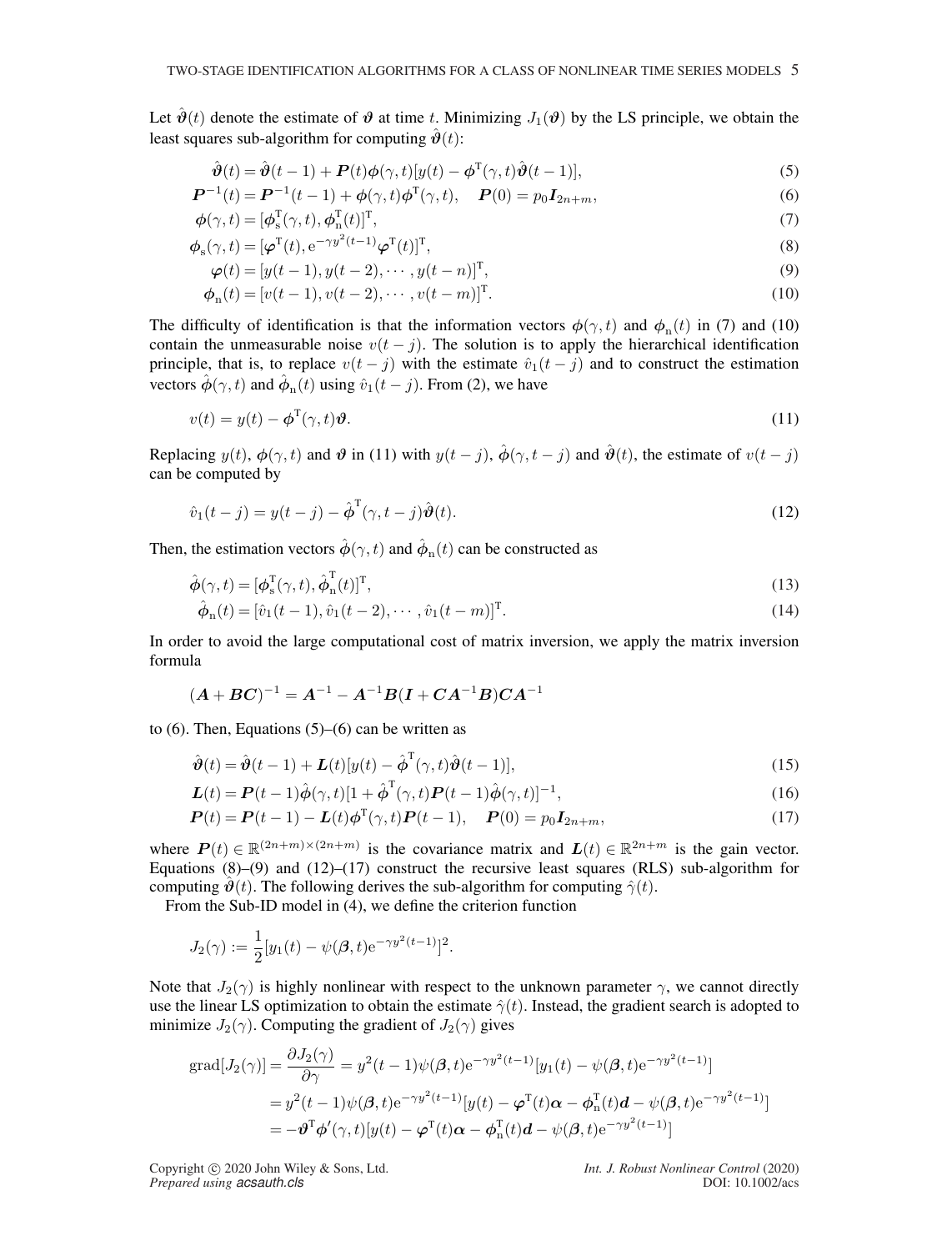$$
= -\boldsymbol{\vartheta}^{\mathrm{T}} \boldsymbol{\phi}'(\gamma, t) [y(t) - \boldsymbol{\phi}^{\mathrm{T}}(\gamma, t) \boldsymbol{\vartheta}],
$$

where  $\phi'(\gamma, t)$  is the derivative of  $\phi(\gamma, t)$  with respect to  $\gamma$  and can be computed by

$$
\boldsymbol{\phi}'(\gamma, t) = \frac{\partial \boldsymbol{\phi}(\gamma, t)}{\partial \gamma} = [\mathbf{0}_n, -y^2(t-1) e^{-\gamma y^2(t-1)} \boldsymbol{\varphi}^{\mathrm{T}}(t), \mathbf{0}_m]^{\mathrm{T}}.
$$
\n(18)

Let  $\mu(t)$  represent the step-size. Using the gradient search to minimize  $J_2(\gamma)$ , we obtain the following recursive relations for computing  $\hat{\gamma}(t)$ :

$$
\hat{\gamma}(t) = \hat{\gamma}(t-1) - \mu(t) \text{grad}[J_2(\hat{\gamma}(t-1))]
$$
  
=  $\hat{\gamma}(t-1) + \mu(t) \boldsymbol{\vartheta}^{\mathrm{T}} \boldsymbol{\varphi}'(\hat{\gamma}(t-1), t) [y(t) - \boldsymbol{\varphi}^{\mathrm{T}}(\hat{\gamma}(t-1), t) \boldsymbol{\vartheta}].$  (19)

Referring to the gradient-based identification algorithms for the ExpAR model in [31], we can simply take the step-size  $\mu(t)$  as

$$
\mu(t) := \frac{1}{r(t)},\tag{20}
$$

$$
r(t) = r(t-1) + ||\boldsymbol{\vartheta}^{T}\boldsymbol{\varphi}'(\hat{\gamma}(t-1), t)||^{2}.
$$
 (21)

However, a difficulty arises that the information vector  $\phi(\hat{\gamma}(t-1), t)$  in (19) contains the unknown noise  $v(t - j)$ . Similar to the RLS sub-algorithm for computing  $\hat{\theta}(t)$ , we replace the unmeasurable noise  $v(t-j)$  with the estimate  $\hat{v}_2(t-j)$  and construct the estimation vectors  $\hat{\phi}_{n}(t)$  and  $\hat{\phi}(\hat{\gamma}(t-\hat{\gamma}))$ 1), t) using  $\hat{v}_2(t-j)$ . Replacing  $y(t)$  and  $\phi(\gamma, t)$  in (11) with  $y(t-j)$  and  $\hat{\phi}(\hat{\gamma}(t-1), t-j)$ , the estimate of  $v(t - j)$  can be computed by

$$
\hat{v}_2(t-j) = y(t-j) - \hat{\boldsymbol{\phi}}^{\mathrm{T}}(\hat{\gamma}(t-1), t-j)\boldsymbol{\vartheta}.
$$
\n(22)

Then, we obtain the estimation vectors

$$
\hat{\boldsymbol{\phi}}(\hat{\gamma}(t-1),t) = [\boldsymbol{\phi}_s^{\mathrm{T}}(\hat{\gamma}(t-1),t), \hat{\boldsymbol{\phi}}_n(t)]^{\mathrm{T}},\tag{23}
$$

$$
\hat{\phi}_n(t) = [\hat{v}_2(t-1), \hat{v}_2(t-2), \cdots, \hat{v}_2(t-m)]^T.
$$
\n(24)

According to  $(20)$ – $(24)$ , Equation  $(19)$  can be written as

$$
\hat{\gamma}(t) = \hat{\gamma}(t-1) + \frac{1}{r(t)} \boldsymbol{\vartheta}^{\mathrm{T}} \boldsymbol{\varphi}'(\hat{\gamma}(t-1), t) [y(t) - \hat{\boldsymbol{\varphi}}^{\mathrm{T}}(\hat{\gamma}(t-1), t) \boldsymbol{\vartheta}]. \tag{25}
$$

Combining  $(8)$ – $(9)$ ,  $(18)$  and  $(21)$ – $(25)$ , we obtain the extended stochastic gradient (ESG) subalgorithm for computing  $\hat{\gamma}(t)$ :

$$
\hat{\gamma}(t) = \hat{\gamma}(t-1) + \frac{1}{r(t)} \boldsymbol{\vartheta}^{\mathrm{T}} \boldsymbol{\varphi}'(\hat{\gamma}(t-1), t) [y(t) - \hat{\boldsymbol{\varphi}}^{\mathrm{T}}(\hat{\gamma}(t-1), t) \boldsymbol{\vartheta}], \tag{26}
$$

$$
r(t) = r(t-1) + ||\boldsymbol{\vartheta}^{T}\boldsymbol{\varphi}'(\hat{\gamma}(t-1), t)||^{2}, \quad r(0) = 1,
$$
\n(27)

$$
\phi'(\hat{\gamma}(t-1),t) = [\mathbf{0}_n, -y^2(t-1)e^{-\hat{\gamma}(t-1)y^2(t-1)}\boldsymbol{\varphi}^{\mathrm{T}}(t), \mathbf{0}_m]^{\mathrm{T}},
$$
\n(28)

$$
\hat{\boldsymbol{\phi}}(\hat{\gamma}(t-1),t) = [\boldsymbol{\phi}_s^{\mathrm{T}}(\hat{\gamma}(t-1),t),\hat{\boldsymbol{\phi}}_n(t)]^{\mathrm{T}},\tag{29}
$$

$$
\boldsymbol{\phi}_{\mathbf{s}}(\hat{\gamma}(t-1),t) = [\boldsymbol{\varphi}^{\mathrm{T}}(t), e^{-\hat{\gamma}(t-1)y^{2}(t-1)}\boldsymbol{\varphi}^{\mathrm{T}}(t)]^{\mathrm{T}},
$$
\n(30)

$$
\boldsymbol{\varphi}(t) = [y(t-1), y(t-2), \cdots, y(t-n)]^{\mathrm{T}}, \tag{31}
$$

$$
\hat{\phi}_{n}(t) = [\hat{v}_{2}(t-1), \hat{v}_{2}(t-2), \cdots, \hat{v}_{2}(t-m)]^{T},
$$
\n(32)

$$
\hat{v}_2(t) = y(t) - \hat{\boldsymbol{\phi}}^{\mathrm{T}}(\hat{\gamma}(t-1), t)\boldsymbol{\vartheta}.
$$
\n(33)

Although the RLS and ESG sub-algorithm is derived for computing  $\hat{\theta}(t)$  and  $\hat{\gamma}(t)$ , respectively, they are technically impossible to be complemented. Since the right-hand sides of the RLS sub-algorithm contain the unknown parameter  $\gamma$  and that of the ESG sub-algorithm contain the unknown parameter vector  $\vartheta$ , which are the associate terms.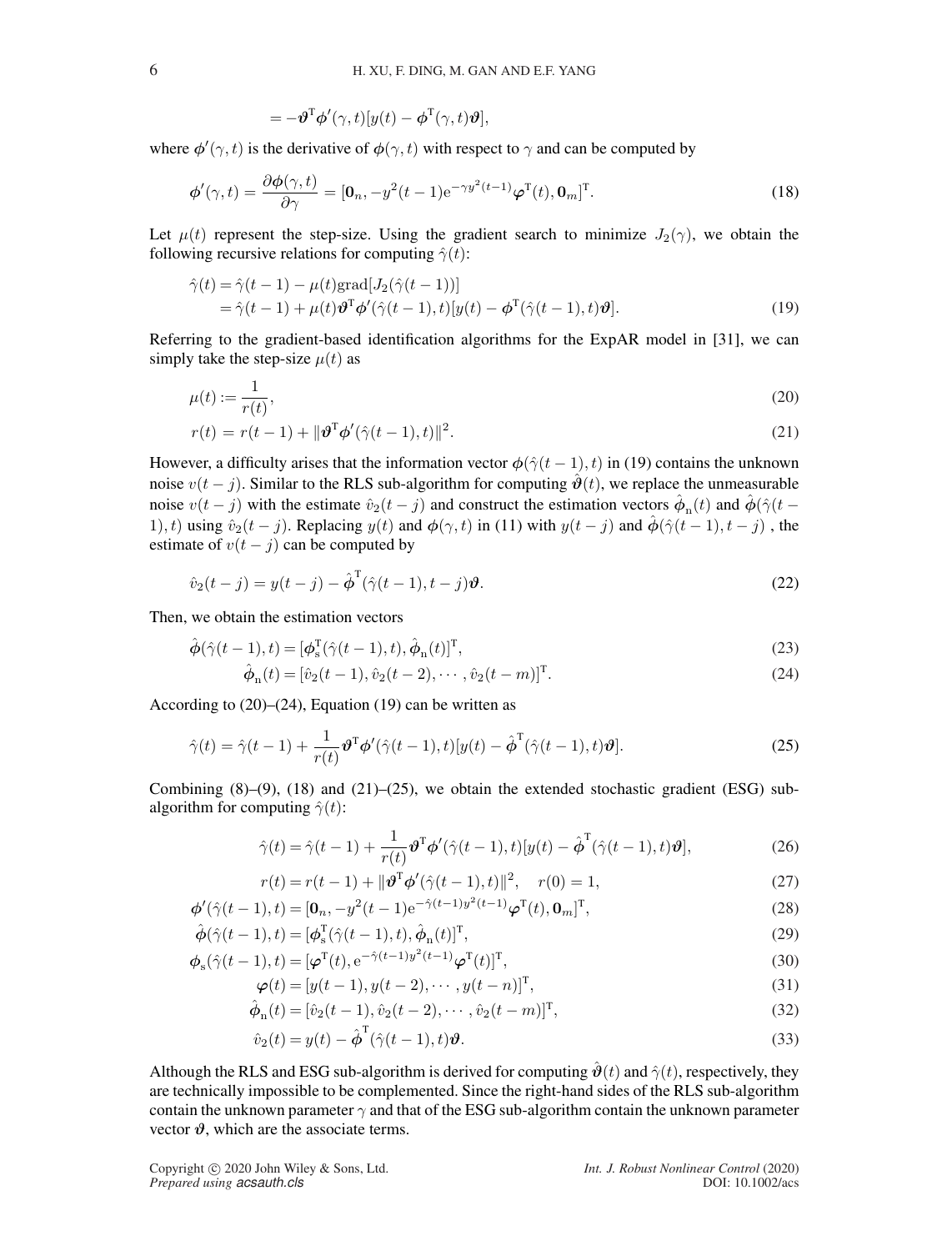### *3.3. The coordination for the subsystem parameter estimation*

In order to address the above problem, we replace unknown parameters with their corresponding estimates by the hierarchical identification principle [46]. Specifically speaking, the parameter  $\gamma$ in the RLS sub-algorithm is replaced with  $\hat{\gamma}(t-1)$  and the parameter vector  $\hat{\theta}$  in the ESG subalgorithm is replaced with  $\hat{\theta}$ (t − 1). Then, the estimates of  $\theta$  and  $\gamma$  at time t can be computed by an iterative way:

$$
\hat{\boldsymbol{\vartheta}}(t) = \hat{\boldsymbol{\vartheta}}(t-1) + \boldsymbol{L}(t)e(t),\tag{34}
$$

$$
e(t) = y(t) - \hat{\boldsymbol{\phi}}^{\mathrm{T}}(\hat{\gamma}(t-1), t)\hat{\boldsymbol{\theta}}(t-1),
$$
\n(35)

$$
\mathbf{L}(t) = \mathbf{P}(t-1)\hat{\boldsymbol{\phi}}(\hat{\gamma}(t-1),t)[1+\hat{\boldsymbol{\phi}}^{\mathrm{T}}(\hat{\gamma}(t-1),t)\mathbf{P}(t-1)\hat{\boldsymbol{\phi}}(\hat{\gamma}(t-1),t)]^{-1}, (36)
$$

$$
\boldsymbol{P}(t) = \boldsymbol{P}(t-1) - \boldsymbol{L}(t)\hat{\boldsymbol{\phi}}^{\mathrm{T}}(\hat{\gamma}(t-1), t)\boldsymbol{P}(t-1), \quad \boldsymbol{P}(0) = p_0 \boldsymbol{I}_{2n+m}, \tag{37}
$$

$$
\hat{\gamma}(t) = \hat{\gamma}(t-1) + \frac{1}{r(t)} \hat{\boldsymbol{\vartheta}}^{T}(t-1) \boldsymbol{\varphi}'(\hat{\gamma}(t-1), t) e(t), \qquad (38)
$$

$$
r(t) = r(t-1) + ||\hat{\boldsymbol{\vartheta}}^{T}(t-1)\boldsymbol{\varphi}'(\hat{\gamma}(t-1),t)||^{2}, \quad r(0) = 1,
$$
\n(39)

$$
\phi'(\hat{\gamma}(t-1),t) = [\mathbf{0}_n, -y^2(t-1)e^{-\hat{\gamma}(t-1)y^2(t-1)}\varphi^{\mathrm{T}}(t), \mathbf{0}_m]^{\mathrm{T}},
$$
\n
$$
\hat{\phi}(\hat{\gamma}(t-1),t) = [\phi^{\mathrm{T}}_s(\hat{\gamma}(t-1),t), \hat{\phi}_n(t)]^{\mathrm{T}},
$$
\n(41)

$$
\phi_{\mathbf{s}}(\hat{\gamma}(t-1),t) = [\varphi^{\mathrm{T}}(t), e^{-\hat{\gamma}(t-1)y^2(t-1)}\varphi^{\mathrm{T}}(t)]^{\mathrm{T}},\tag{42}
$$

$$
\boldsymbol{\varphi}(t) = [y(t-1), y(t-2), \cdots, y(t-n)]^{\mathrm{T}}, \tag{43}
$$

$$
\hat{\phi}_{n}(t) = [\hat{v}(t-1), \hat{v}(t-2), \cdots, \hat{v}(t-m)]^{T},
$$
\n(44)

$$
\hat{v}(t) = y(t) - \hat{\boldsymbol{\phi}}^{\mathrm{T}}(\hat{\gamma}(t-1), t)\hat{\boldsymbol{\theta}}(t),\tag{45}
$$

$$
\hat{\boldsymbol{\vartheta}}(t) = [\hat{\alpha}_1(t), \cdots, \hat{\alpha}_n(t), \hat{\beta}_1(t), \cdots, \hat{\beta}_n(t), \hat{d}_1(t), \cdots, \hat{d}_m(t)]^{\mathrm{T}}.
$$
\n(46)

Equations (34)–(46) form the two-stage least squares extended stochastic gradient (2S-LS-ESG) algorithm for the ExpARMA model.

# Algorithm 1 The pseudo-code of implementing the 2S-LS-ESG algorithm

**Require:**  $\{y(t), t = 1, 2, \cdots, L_e\}, m, n, \varepsilon$ **Ensure:**  $\hat{\boldsymbol{\vartheta}}(t)$  and  $\hat{\gamma}(t)$ 

1: Initialization:  $t = 1$ ,  $\hat{\theta}(0) = \mathbf{1}_{2n+m}/p_0$ ,  $\hat{\gamma}(0) = 1/p_0$ ,  $P(0) = p_0 I_{2n+m}$ ,  $\hat{v}(t - j) = 1/p_0$  ( $j =$  $1, 2, \cdots, m$ ,  $p_0 = 10^6$ .

- 2: for  $t=1: L_e$  do
- 3: Form the information vectors  $\varphi(t)$ ,  $\phi_s(\hat{\gamma}(t-1), t)$ ,  $\hat{\phi}_n(t)$  and  $\hat{\phi}(\hat{\gamma}(t-1), t)$  by (41)–(44).
- 4: Compute the gain vector  $L(t)$ , covariance matrix  $P(t)$  and innovation  $e(t)$  by (35)–(37).
- 5: Update the parameter estimation vector  $\hat{\boldsymbol{\vartheta}}(t)$  by (34).
- 6: Form the derivative vector  $\phi'(\hat{\gamma}(t-1), t)$  by (40).
- 7: Compute the reciprocal of the step-size  $r(t)$  by (39).
- 8: Update the parameter estimate  $\hat{\gamma}(t)$  by (38).
- 9: Compute the noise estimate  $\hat{v}(t)$  by (45).

10: If 
$$
\|\hat{\boldsymbol{\vartheta}}(t) - \hat{\boldsymbol{\vartheta}}(t-1)\| + \|\hat{\gamma}(t) - \hat{\gamma}(t-1)\| > \varepsilon
$$

- 11:  $t = t + 1$ ;
- $12<sup>°</sup>$  else
- 13: Read out  $\hat{\alpha}_i(t)$ ,  $\hat{\beta}_i(t)$  and  $\hat{d}_j(t)$  from  $\hat{\boldsymbol{\vartheta}}(t)$  in (46), break;
- 14: end
- 15: end for

The pseudo-code of implementing the 2S-LS-ESG algorithm is shown in Algorithm 1. The proposed two-stage recursive identification algorithms for a class of nonlinear time series models with colored noise in this paper can combine some mathematical tools [47, 48, 49] to study the parameter estimation problems of different systems with colored noises and can be applied other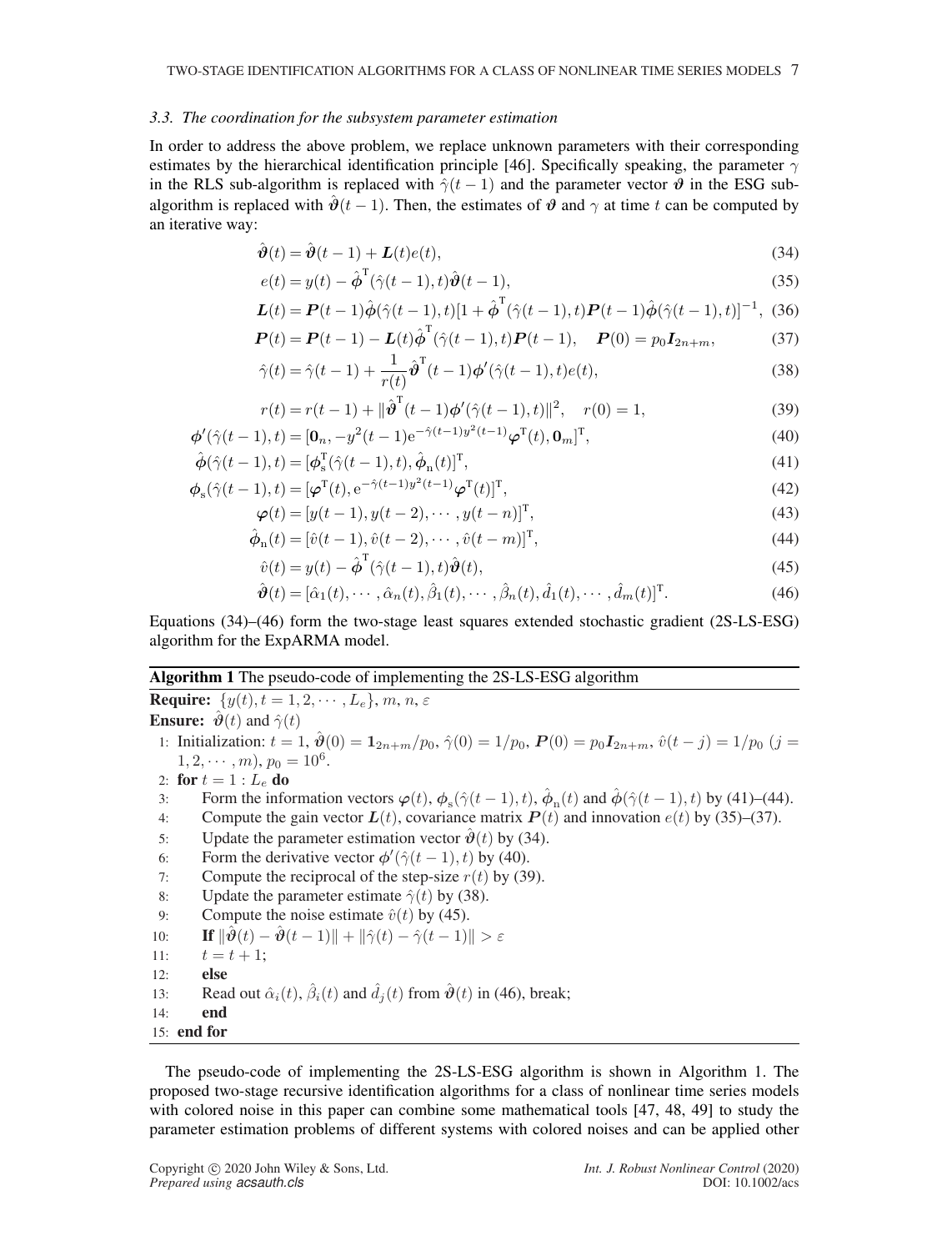literatures [50, 51] such as signal modeling and communication networked systems [52, 53] and engineering application systems [54, 55] and so on. Moreover, the quantity  $e(t) := y(t) - \hat{\phi}^T(\hat{\gamma}(t -$ 1),  $t\mathcal{W}(\hat{\theta}(t-1)) \in \mathbb{R}$  in (35) is a scalar and called the innovation. Applying the multi-innovation identification theory, we derive a two-stage least squares multi-innovation extended stochastic gradient (2S-LS-MIESG) algorithm for the ExpARMA model in the next section.

# 4. TWO-STAGE LEAST SQUARES MULTI-INNOVATION EXTENDED STOCHASTIC GRADIENT ALGORITHM

In order to improve the parameter estimation accuracy of the 2S-LS-ESG algorithm, we expand the scalar innovation into an innovation vector and derive a 2S-LS-MIESG algorithm by using the multi-innovation identification theory. The details are as follows.

Let p represent the innovation length and expand  $e(t)$  in (35) into the innovation vector

$$
\boldsymbol{E}(p,t) = \begin{bmatrix} y(t) - \hat{\boldsymbol{\phi}}^{\mathrm{T}}(\hat{\gamma}(t-1),t)\hat{\boldsymbol{\vartheta}}(t-1) \\ y(t-1) - \hat{\boldsymbol{\phi}}^{\mathrm{T}}(\hat{\gamma}(t-1),t-1)\hat{\boldsymbol{\vartheta}}(t-1) \\ \vdots \\ y(t-p+1) - \hat{\boldsymbol{\phi}}^{\mathrm{T}}(\hat{\gamma}(t-1),t-p+1)\hat{\boldsymbol{\vartheta}}(t-1) \end{bmatrix} \in \mathbb{R}^{p}.
$$
 (47)

Define the stacked vector  $Y(p, t)$  and the stacked information matrix  $\ddot{\mathbf{\Phi}}(\hat{\gamma}(t-1), t)$  as

$$
\boldsymbol{Y}(p,t) := \begin{bmatrix} y(t) \\ y(t-1) \\ \vdots \\ y(t-p+1) \end{bmatrix} \in \mathbb{R}^p, \quad \hat{\boldsymbol{\Phi}}(\hat{\gamma}(t-1),t) := \begin{bmatrix} \hat{\boldsymbol{\phi}}^{\mathrm{T}}(\hat{\gamma}(t-1),t) \\ \hat{\boldsymbol{\phi}}^{\mathrm{T}}(\hat{\gamma}(t-1),t-1) \\ \vdots \\ \hat{\boldsymbol{\phi}}^{\mathrm{T}}(\hat{\gamma}(t-1),t-p+1) \end{bmatrix}^{\mathrm{T}} \in \mathbb{R}^{(2n+m)\times p}.
$$

Then, the innovation vector  $E(p, t)$  in (47) can be written as

$$
\boldsymbol{E}(p,t) = \boldsymbol{Y}(p,t) - \hat{\boldsymbol{\Phi}}^{\mathrm{T}}(\hat{\gamma}(t-1),t)\hat{\boldsymbol{\vartheta}}(t-1).
$$

For simplicity, we define the generalized information item

$$
\psi_0(t) := \hat{\boldsymbol{\vartheta}}^{\mathrm{T}}(t-1)\boldsymbol{\phi}'(\hat{\gamma}(t-1),t) \in \mathbb{R}.
$$

In order to make the matrix multiplication dimension compatible, we expand the generalized information item  $\psi_0(t)$  into the generalized stacked information vector

$$
\mathbf{\Psi}(p,t) := [\psi_0(t), \psi_0(t-1), \cdots, \psi_0(t-p+1)]^{\mathrm{T}} \in \mathbb{R}^p.
$$

When the innovation length  $p = 1$ , we have

$$
\mathbf{E}(p,t) = e(t), \quad \mathbf{Y}(p,t) = y(t), \quad \hat{\mathbf{\Phi}}(\hat{\gamma}(t-1),t) = \hat{\boldsymbol{\phi}}^{\mathrm{T}}(\hat{\gamma}(t-1),t), \quad \mathbf{\Psi}(p,t) = \psi_0(t).
$$

Thus, the 2S-LS-MIESG algorithm for the ExpARMA model can be derived as follows,

$$
\hat{\boldsymbol{\vartheta}}(t) = \hat{\boldsymbol{\vartheta}}(t-1) + \boldsymbol{L}(t)[y(t) - \hat{\boldsymbol{\varphi}}^{\mathrm{T}}(\hat{\gamma}(t-1), t)\hat{\boldsymbol{\vartheta}}(t-1)],\tag{48}
$$

$$
\mathbf{L}(t) = \mathbf{P}(t-1)\hat{\phi}(\hat{\gamma}(t-1),t)[1+\hat{\phi}^{\mathrm{T}}(\hat{\gamma}(t-1),t)\mathbf{P}(t-1)\hat{\phi}(\hat{\gamma}(t-1),t)]^{-1}, \tag{49}
$$

$$
\boldsymbol{P}(t) = \boldsymbol{P}(t-1) - \boldsymbol{L}(t)\hat{\boldsymbol{\phi}}^{\mathrm{T}}(\hat{\gamma}(t-1), t)\boldsymbol{P}(t-1), \quad \boldsymbol{P}(0) = p_0 \boldsymbol{I}_{2n+m},
$$
(50)

$$
\hat{\gamma}(t) = \hat{\gamma}(t-1) + \frac{1}{r(t)} \boldsymbol{\Psi}^{\mathrm{T}}(p,t) \boldsymbol{E}(p,t),
$$
\n(51)

Copyright °c 2020 John Wiley & Sons, Ltd. *Int. J. Robust Nonlinear Control* (2020)

*Prepared using acsauth.cls* DOI: 10.1002/acs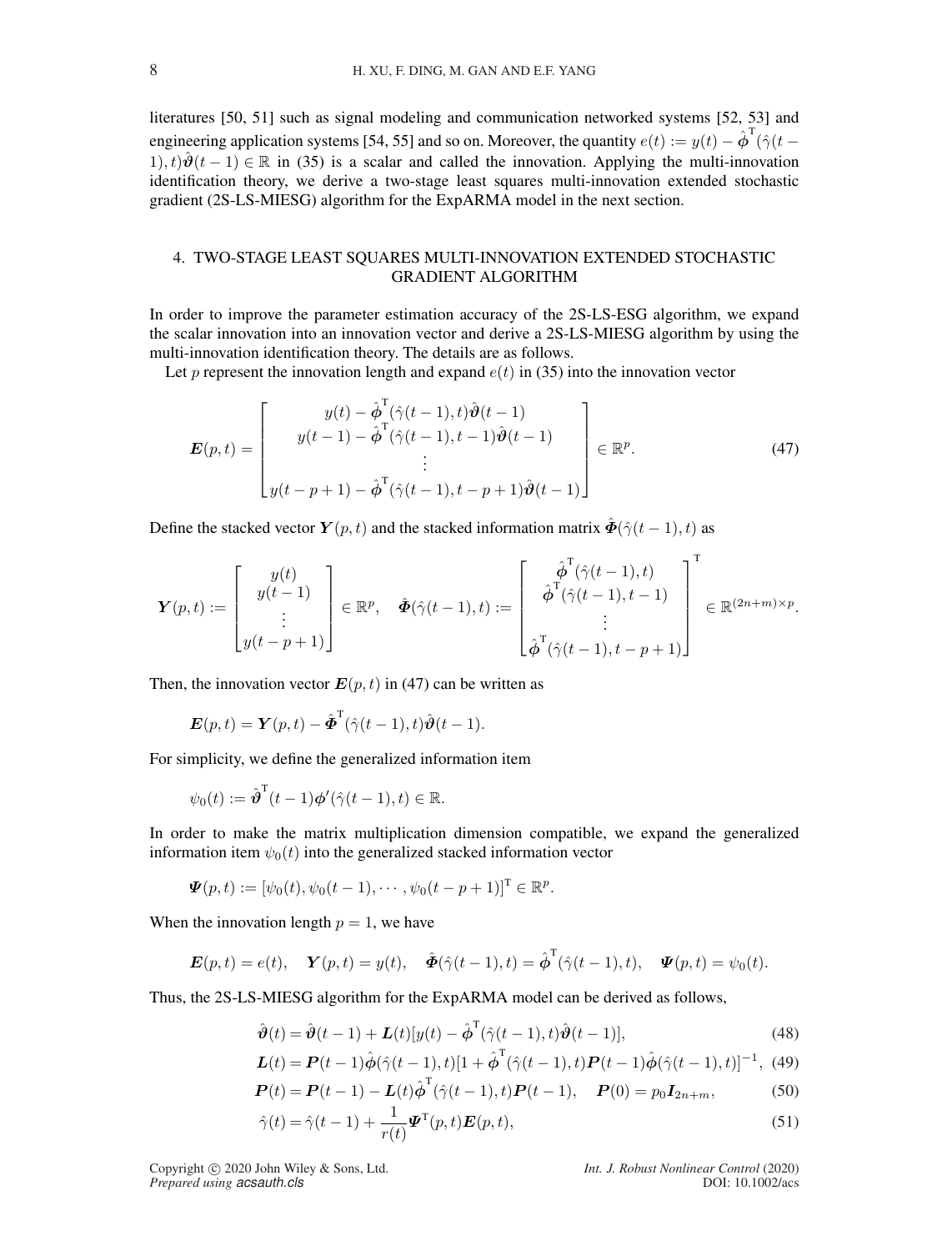$$
\boldsymbol{E}(p,t) = \boldsymbol{Y}(p,t) - \hat{\boldsymbol{\Phi}}^{\mathrm{T}}(\hat{\gamma}(t-1),t)\hat{\boldsymbol{\vartheta}}(t-1),
$$
\n(52)

$$
\mathbf{Y}(p,t) = [y(t), y(t-1), \cdots, y(t-p+1)]^{\mathrm{T}},\tag{53}
$$

$$
\hat{\Phi}(\hat{\gamma}(t-1),t) = [\hat{\phi}(\hat{\gamma}(t-1),t), \hat{\phi}(\hat{\gamma}(t-1),t-1), \cdots, \hat{\phi}(\hat{\gamma}(t-1),t-p+1)],
$$
\n(54)

$$
\mathbf{\Psi}(p,t) = [\psi_0(t), \psi_0(t-1), \cdots, \psi_0(t-p+1)]^{\mathrm{T}}, \tag{55}
$$

$$
r(t) = r(t-1) + ||\psi_0(t)||^2, \quad r(0) = 1,
$$
\n(56)

$$
\psi_0(t) = \hat{\boldsymbol{\vartheta}}^{\mathrm{T}}(t-1)\boldsymbol{\varphi}'(\hat{\gamma}(t-1), t),\tag{57}
$$

$$
\phi'(\hat{\gamma}(t-1),t) = [\mathbf{0}_n, -y^2(t-1)e^{-\hat{\gamma}(t-1)y^2(t-1)}\boldsymbol{\varphi}^{\mathrm{T}}(t), \mathbf{0}_m]^{\mathrm{T}},
$$
\n(58)

$$
\hat{\boldsymbol{\phi}}(\hat{\gamma}(t-1),t) = [\boldsymbol{\phi}_s^{\mathrm{T}}(\hat{\gamma}(t-1),t),\hat{\boldsymbol{\phi}}_{\mathrm{n}}(t)]^{\mathrm{T}},\tag{59}
$$

$$
\boldsymbol{\phi}_{\mathrm{s}}(\hat{\gamma}(t-1),t) = [\boldsymbol{\varphi}^{\mathrm{T}}(t), e^{-\hat{\gamma}(t-1)y^{2}(t-1)}\boldsymbol{\varphi}^{\mathrm{T}}(t)]^{\mathrm{T}},\tag{60}
$$

$$
\boldsymbol{\varphi}(t) = [y(t-1), y(t-2), \cdots, y(t-n)]^{\mathrm{T}}, \tag{61}
$$

$$
\hat{\phi}_{n}(t) = [\hat{v}(t-1), \hat{v}(t-2), \cdots, \hat{v}(t-m)]^{T},
$$
\n(62)

$$
\hat{v}(t) = y(t) - \hat{\boldsymbol{\phi}}^{\mathrm{T}}(\hat{\gamma}(t-1), t)\hat{\boldsymbol{\theta}}(t),\tag{63}
$$

$$
\hat{\boldsymbol{\vartheta}}(t) = [\hat{\alpha}_1(t), \cdots, \hat{\alpha}_n(t), \hat{\beta}_1(t), \cdots, \hat{\beta}_n(t), \hat{d}_1(t), \cdots, \hat{d}_m(t)]^{\mathrm{T}}.
$$
\n(64)

When  $p = 1$ , the 2S-LS-MIESG algorithm reduces to the 2S-LS-ESG algorithm. Similar to the 2S-LS-ESG algorithm in (34)–(46), the 2S-LS-MIESG algorithm computes the parameter estimates  $\vartheta(t)$  and  $\hat{\gamma}(t)$  by an interactive way. Moreover, the recursion computation of 2S-LS-MIESG algorithm involves more innovations and data. The proposed two-stage least squares multi-innovation extended stochastic gradient algorithm in this paper can joint some mathematical strategies [56, 57] to explore new identification methods of linear and nonlinear stochastic systems [58, 59, 60, 61] and can applied to other fields [62, 63, 64, 65].

The pseudo-code of implementing the 2S-LS-MIESG algorithm is shown in Algorithm 2.

### Algorithm 2 The pseudo-code of implementing the 2S-LS-MIESG algorithm

**Require:**  $\{y(t), t = 1, 2, \dots, L_e\}, m, n, \varepsilon, p\}$ **Ensure:**  $\vartheta(t)$  and  $\hat{\gamma}(t)$ 1: Initialization:  $t = 1$ ,  $\hat{\theta}(0) = \mathbf{1}_{2n+m}/p_0$ ,  $\hat{\gamma}(0) = 1/p_0$ ,  $P(0) = p_0 I_{2n+m}$ ,  $\hat{v}(t - j) = 1/p_0$  (j =  $1, 2, \cdots, m$ ,  $p_0 = 10^6$ . 2: for  $t = 1 : L_e$  do 3: Form the information vectors  $\varphi(t)$ ,  $\phi_s(\hat{\gamma}(t-1), t)$ ,  $\hat{\phi}_n(t)$  and  $\hat{\phi}(\hat{\gamma}(t-1), t)$  by (59)–(62). 4: Compute the gain vector  $L(t)$  and the covariance matrix  $P(t)$  by (49)–(50). 5: Update the parameter estimation vector  $\hat{\theta}(t)$  by (48). 6: Compute the derivative  $\phi'(\hat{\gamma}(t-1), t)$ , information item  $\psi_0(t)$  and  $r(t)$  by (56)–(58). 7: Form the stacked vectors and matrix  $Y(p, t)$ ,  $\Psi(p, t)$  and  $\hat{\Phi}(\hat{\gamma}(t-1), t)$  by (53)–(55). 8: Compute the innovation vector  $E(p, t)$  by (52). 9: Update the parameter estimate  $\hat{\gamma}(t)$  by (51). 10: Compute the noise estimate  $\hat{v}(t)$  by (63). 11: **If**  $\|\hat{\boldsymbol{\vartheta}}(t) - \hat{\boldsymbol{\vartheta}}(t-1)\| + \|\hat{\gamma}(t) - \hat{\gamma}(t-1)\| > \varepsilon$ 12:  $t = t + 1$ ; 13: else 14: Read out  $\hat{\alpha}_i(t)$ ,  $\hat{\beta}_i(t)$  and  $\hat{d}_j(t)$  from  $\hat{\boldsymbol{\vartheta}}(t)$  in (64), break; 15: end

On the basis of the multi-innovation identification, the scalar innovation  $e(t)$  in (35) is expanded into the innovation vector  $E(p, t)$  in (52). This way, the 2S-LS-MIESG algorithm involves not only the current measurement data and innovation, but also the preceding  $(p - 1)$  measurement data and innovations at each recursion. Moreover,  $(p - 1)$  data and innovations are repeatedly used in two

16: end for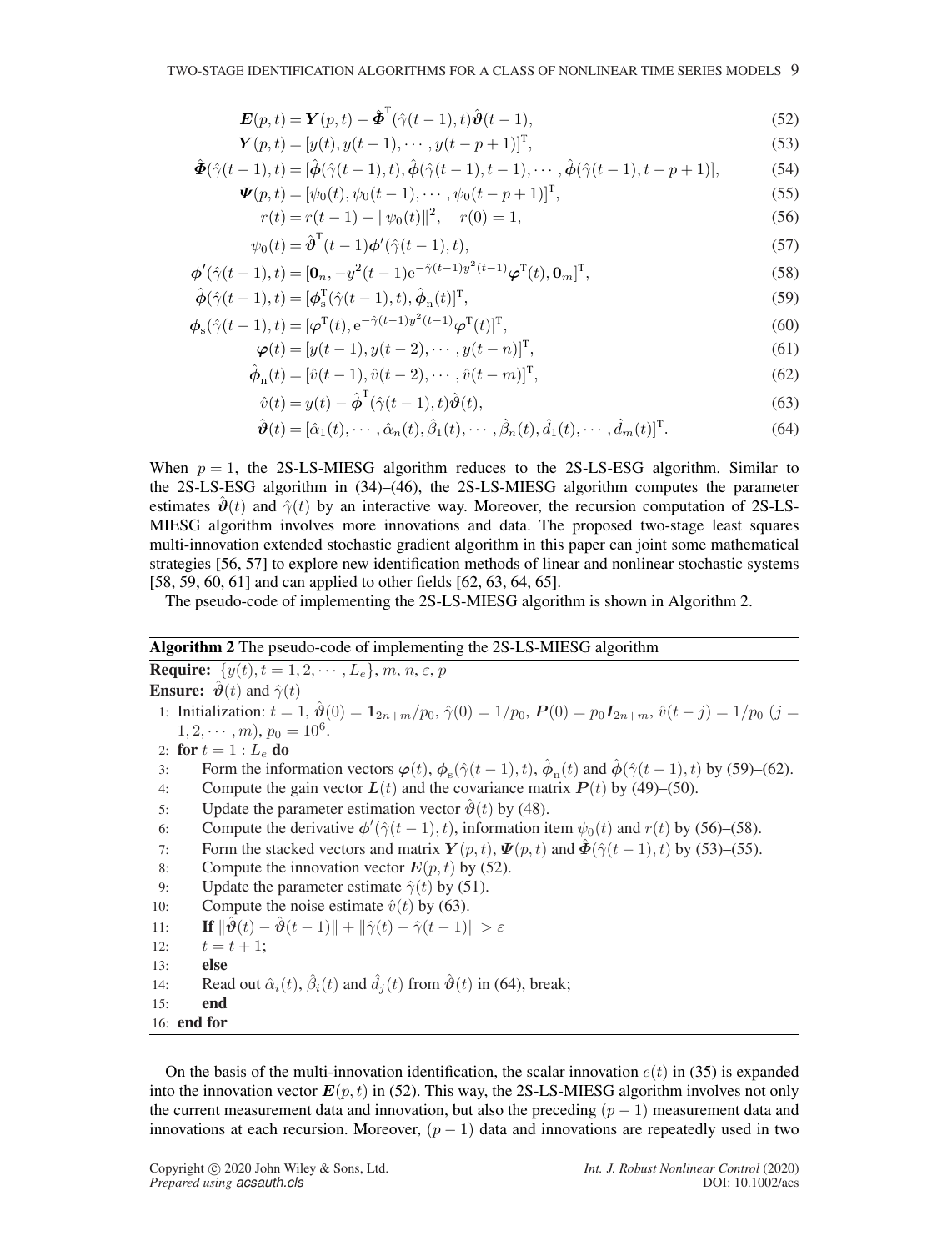adjacent recursions of the 2S-LS-MIESG algorithm. These are the reasons why the 2S-LS-MIESG algorithm has improved parameter estimation accuracy.

*Remark 1.* For the convergence analysis of the proposed 2S-LS-MIESG algorithm, we assume that the noise sequence  $\{v(t)\}\$  satisfies

(A1) 
$$
E[v(t)] = 0
$$
,  $E[v(t)v(t + i)] = 0$ ,  $i \neq 0$ ,  
(A2)  $E[v^2(t)] = \sigma^2 < \infty$ .

That is,  $\{v(t)\}\$ is a white noise sequence with zero mean and variance  $\sigma^2$ . Theorem. For the identification model in (2) and the 2S-LS-MIESG algorithm in (48)–(64), if assumptions (A1) and (A2) hold, and there exist two constants a, b and an integer  $t_0$  such that when  $t \geq t_0$ , the following persistent excitation condition holds,

(A3) 
$$
aI_{2n+m} \leq \frac{1}{t} \sum_{j=1}^{t} \phi(\hat{\gamma}(j-1),j)\phi^{T}(\hat{\gamma}(j-1),j) \leq bI_{2n+m}
$$
, a.s.,

and there exist an integer  $N$  and a positive constant  $c$  independent of  $t$  such that the following persistent excitation condition holds,

$$
\text{(A4)} \quad \sum_{j=0}^{N-1} \frac{\mathbf{\Psi}^{\mathrm{T}}(p, t+j)\mathbf{\Psi}(p, t+j)}{r(t+j)} \geqslant c, \text{ a.s.}
$$

N

Then the parameter estimation errors  $\|\hat{\boldsymbol{\vartheta}}(t) - \boldsymbol{\vartheta}\|$  and  $\|\hat{\gamma}(t) - \gamma\|$  given by the 2S-LS-MIESG algorithm converge to zero.

The proofs of Theorem given in this paper can be done in a similar way to those in [66].

*Remark 2.* In respect of fitting the nonlinear ExpAR model, many literatures suppose that the parameter of the nonlinear part  $\gamma$  is known a priori or imposed on certain conditions, and use the LS estimator to identify the parameters of the linear part [7, 11, 18]. Other literatures converted the ExpAR model into a nonlinear state-space model through the model transformation technique and derived the extended Kalman filter methods [67]. Compared with the existing identification algorithms in these publications, the multi-innovation identification algorithm proposed in this paper relaxes the conditions on the parameter  $\gamma$ , does not involve model transformation, and can identify all the unknown parameters by an interactive way.

# 5. EXAMPLE

Consider the following ExpARMA process

$$
y(t) = [\alpha_1 + \beta_1 e^{-\gamma y^2 (t-1)}] y(t-1) + \dots + [\alpha_n + \beta_n e^{-\gamma y^2 (t-1)}] y(t-n) + D(z) v(t)
$$
  
= [1.06 - 1.20e<sup>-0.13y<sup>2</sup>(t-1)}] y(t-1) + [-0.59 + 2.03e<sup>-0.13y<sup>2</sup>(t-1)}] y(t-2)  
+ 0.03v(t-1) + 0.04v(t-2) + v(t).</sup></sup>

The parameters to be estimated are

$$
\mathbf{\vartheta} = [\alpha_1, \alpha_2, \beta_1, \beta_2, d_1, d_2]^{\mathrm{T}} = [1.06, -0.59, -1.20, 2.03, 0.03, 0.04]^{\mathrm{T}}, \quad \gamma = 0.13.
$$

For convenience, we define the parameter vector  $\boldsymbol{\Theta} := [\boldsymbol{\vartheta}^T, \gamma]^T \in \mathbb{R}^{2n+m+1}$ . In simulation, the noise  $\{v(t)\}\$ is taken as a white noise sequence with zero mean and variance  $\sigma^2$ , and the data length is taken as  $L_e = 5000$ . The measurement data  $y(t)$  is shown in Figure 1.

To exhibit the advantage of the proposed multi-innovation identification algorithm, taking the variance  $\sigma^2 = 0.20^2$ , we adopt the 2S-LS-MIESG algorithm with the innovation length  $p = 2$  and  $p = 3$  to estimate the parameters of this ExpARMA model, respectively. The parameter estimation errors  $\delta := ||\hat{\Theta}(t) - \Theta||/||\Theta|| \times 100\%$  versus t are shown in Figure 2, the parameter estimates of the 2S-LS-MIESG with  $p = 3$  versus t are shown in Figures 3–4.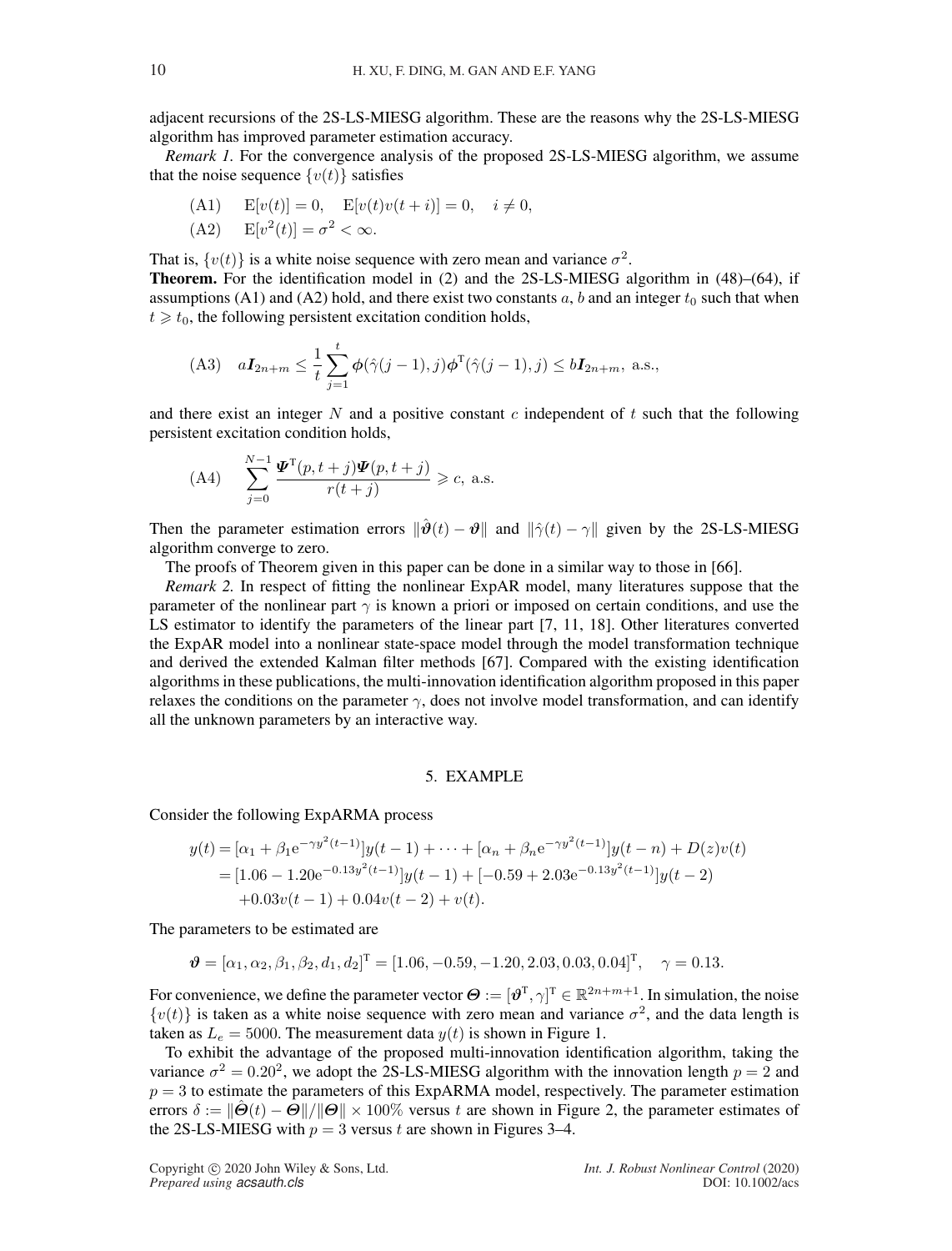

Figure 1. The measurement data



Figure 2. The LS-ESG and 2S-LS-MIESG estimation errors  $\delta$  versus  $t (\sigma^2 = 0.20^2)$ 



Figure 3. The 2S-LS-MIESG parameter estimates  $\hat{\alpha}_1(t)$ ,  $\hat{\alpha}_2(t)$ ,  $\hat{d}_2(t)$  and  $\hat{\gamma}(t)$  versus  $t(\sigma^2 = 0.20^2, p = 3)$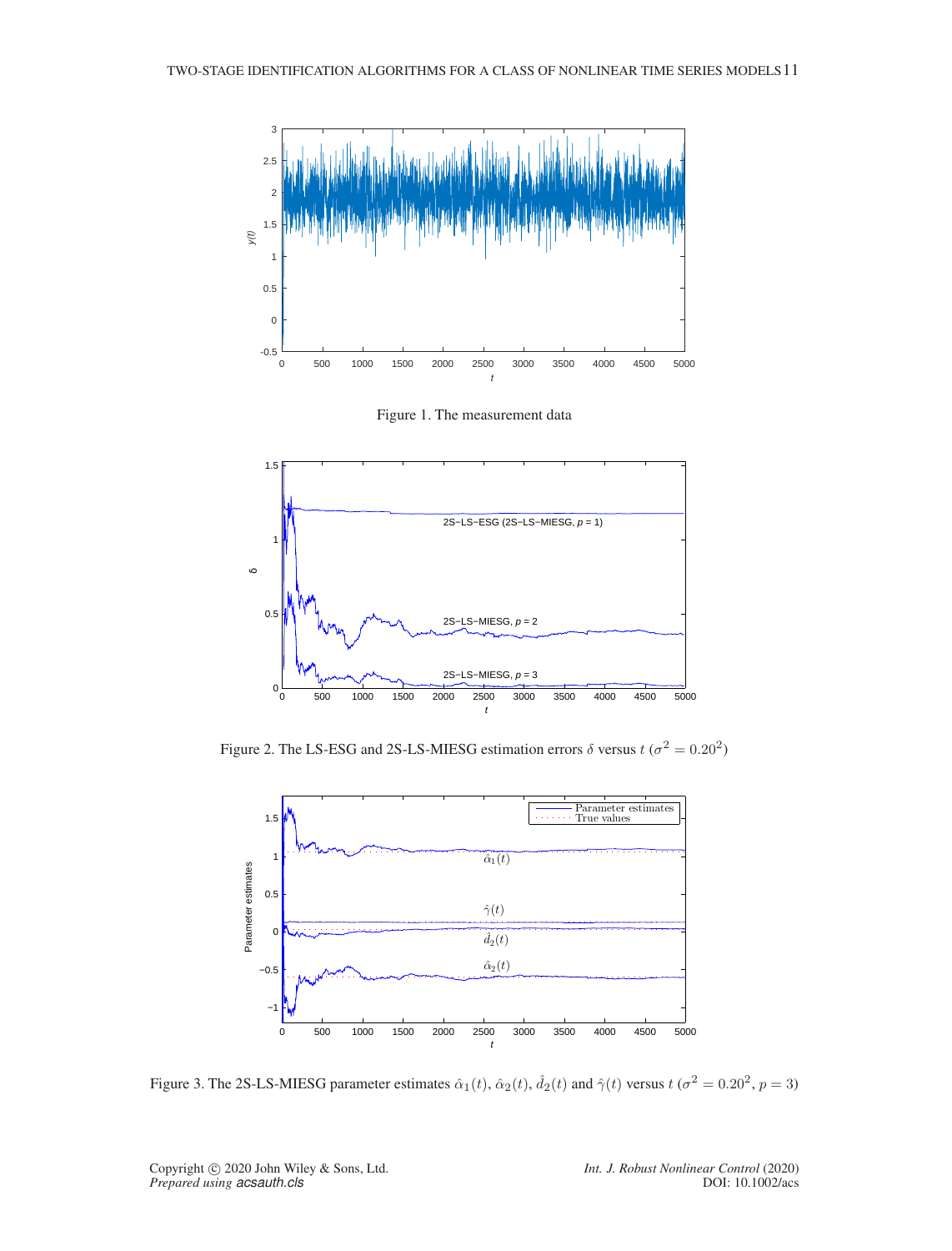

Figure 4. The 2S-LS-MIESG parameter estimates  $\hat{\beta}_1(t)$ ,  $\hat{\beta}_2(t)$  and  $\hat{d}_1(t)$  versus  $t(\sigma^2 = 0.20^2, p = 3)$ 

To show the influence of the noise level on the proposed 2S-LS-MIESG algorithm, we fix the innovation length  $p = 3$  and adopt the 2S-LS-MIESG algorithm to estimate the parameters of this ExpARMA model with the noise variance  $\sigma^2 = 0.20^2$ ,  $\sigma^2 = 0.30^2$  and  $\sigma^2 = 0.40^2$ , respectively. The parameter estimation errors versus  $t$  are shown in Tables I–III and Figure 5.

|             | $\alpha_1$ | $\alpha_2$ | $\beta_1$                  | $\beta_2$ | d <sub>1</sub> | $d_2$              | $\sim$  | 96)              |
|-------------|------------|------------|----------------------------|-----------|----------------|--------------------|---------|------------------|
| 100         | 1.60530    | $-1.07061$ | $-2.25956$ 2.93696 0.12183 |           |                | $-0.02871$         |         | 0.14076 59.38394 |
| 200         | 1 13814    | $-0.69759$ | $-1.42494$                 | 2.28159   | 0.15808        | $-0.03735$ 0.13235 |         | 14.77609         |
| 500         | 1 06689    | $-0.56187$ | $-1.29102$ 2.05322         |           | 0.07383        | $-0.02357$         | 0.12937 | 4.70709          |
| 1000        | 1 10952    | $-0.60223$ | $-1.33956$ 2.09667         |           | 0.02311        | 0.00648            | 0.12942 | 6.26669          |
| 2000        | 1 07329    | $-0.59043$ | $-1.21047$                 | 2.01511   | 0.04445        | 0.04073            | 0.12682 | 1.01587          |
| 3000        | 1 06941    |            | $-0.58618 - 1.19981$       | 2.00300   | 0.03263        | 0.05160            | 0.12730 | 1.17930          |
| 4000        | 1.09596    | $-0.61016$ | $-1.24723$                 | 2.04562   | 0.02789        | 0.05149            | 0.12696 | 2.47511          |
| 5000        | 1.08396    | $-0.60258$ | $-1.21841$                 | 2.02425   | 0.02649        | 0.04249            | 0.12822 | 1.26365          |
| True values | 1.06000    | $-0.59000$ | $-1.20000$                 | 2.03000   | 0.03000        | 0.04000            | 0.13000 |                  |

Table I. The 2S-LS-MIESG parameter estimates and errors ( $p = 3$ ,  $\sigma^2 = 0.20^2$ )

Table II. The 2S-LS-MIESG parameter estimates and errors ( $p = 3$ ,  $\sigma^2 = 0.30^2$ )

| t.          | $\alpha_1$ | $\alpha_2$ | $\beta_1$                                 | $\beta_2$ | $d_1$   | $d_2$              | $\sim$  | $(\% )$<br>$\delta$ |
|-------------|------------|------------|-------------------------------------------|-----------|---------|--------------------|---------|---------------------|
| 100         | 1 24663    | $-0.75993$ | $-1.78566$ 2.56814                        |           | 0.17118 | $-0.01361$         | 0.16332 | 31.95780            |
| 200         | 0.99980    | $-0.53834$ | $-1.29207$                                | 2.15873   | 0.19016 | $-0.03156$ 0.15153 |         | 9.42004             |
| 500         | 0.96184    |            | $-0.40049$ $-1.21491$ $1.92145$ $0.07242$ |           |         | $-0.03106$ 0.14658 |         | 9.57691             |
| 1000        | 0.99035    | $-0.42692$ | $-1.23242$ 1.93447                        |           | 0.02224 | 0.00186 0.14641    |         | 7.84580             |
| 2000        | 0.98281    |            | $-0.43616$ $-1.12248$ $1.86780$           |           | 0.03359 | 0.04118            | 0.14346 | 9.38690             |
| 3000        | 0.98311    |            | $-0.44436 - 1.12191$                      | 1.87978   | 0.03380 | 0.04962            | 0.14330 | 8.91695             |
| 4000        | 1.00237    | $-0.46350$ | $-1.15747$                                | 1.91412   | 0.02949 | 0.05190            | 0.14296 | 7.03171             |
| 5000        | 0.99256    | $-0.45500$ | $-1.12852$                                | 1.88823   | 0.02645 | 0.04356            | 0.14524 | 8.27074             |
| True values |            | $-0.59000$ | $-1.20000$                                | 2.03000   | 0.03000 | 0.04000            |         |                     |

From Tables I–III and Figures 2–5, we can draw the following conclusions.

• The parameter estimation accuracy of the proposed 2S-LS-MIESG algorithm becomes higher with the innovation length  $p$  increasing – see Figure 2.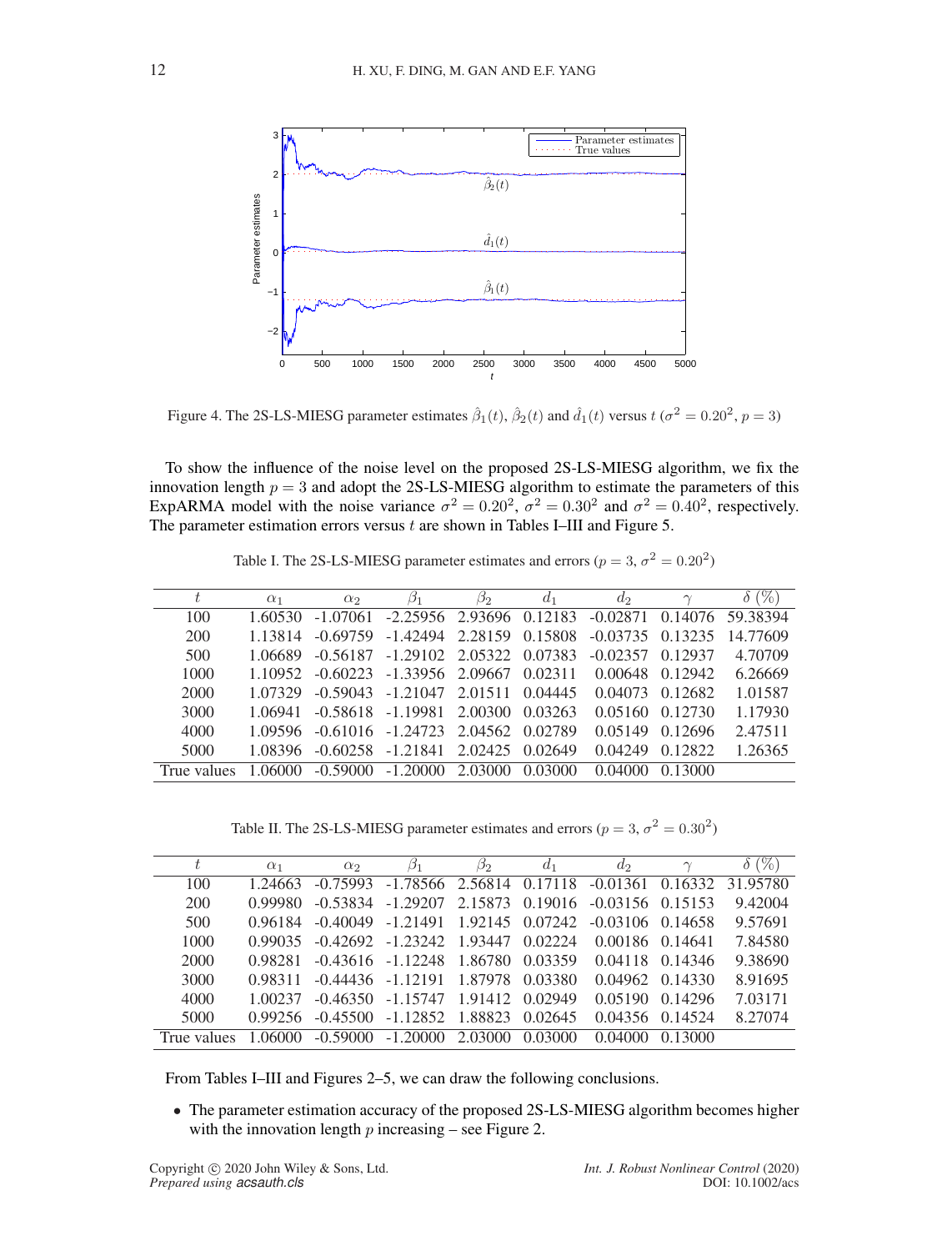| t           | $\alpha_1$ | $\alpha_2$ | $\beta_1$                                                                | $\beta_2$ | $d_1$   | $d_2$   | $\sim$  | $(\%$                       |
|-------------|------------|------------|--------------------------------------------------------------------------|-----------|---------|---------|---------|-----------------------------|
| 100         | 1.04840    | $-0.53654$ | $-1.56017$ 2.32251 0.19381 $-0.01743$                                    |           |         |         | 0.18108 | - 18 86669                  |
| 200         | 0.89303    |            | $-0.38614$ $-1.19312$ $2.01674$ $0.19630$                                |           |         |         |         | $-0.03236$ 0.16842 12.14561 |
| 500         | 0.90058    |            | $-0.32039$ $-1.16662$ $1.86941$ $0.07940$                                |           |         |         |         | $-0.02951$ 0.16152 13.74720 |
| 1000        | 0.93157    |            | $-0.34354$ $-1.18071$ $1.86772$ $0.02276$ $0.00373$ $0.16088$ $12.27536$ |           |         |         |         |                             |
| 2000        | 0.94466    |            | $-0.37072$ $-1.08303$ $1.81686$ $0.02743$ $0.04542$ $0.15750$ $13.11461$ |           |         |         |         |                             |
| 3000        | 0.94154    |            | $-0.37444$ $-1.08823$ $1.83283$ $0.03721$                                |           |         |         |         | 0.05165 0.15611 12.64386    |
| 4000        | 0.95673    | $-0.38820$ | -1.11799 1.85824                                                         |           | 0.03134 | 0.05385 |         | 0.15594 11.20137            |
| 5000        | 0.95070    | $-0.38034$ | $-1.09176$ 1.82938                                                       |           | 0.02460 | 0.04638 | 0.15939 | 12.42111                    |
| True values | 1.06000    | $-0.59000$ | $-1.20000$                                                               | 2.03000   | 0.03000 | 0.04000 | 0.13000 |                             |

Table III. The 2S-LS-MIESG parameter estimates and errors ( $p = 3$ ,  $\sigma^2 = 0.40^2$ )



Figure 5. The 2S-LS-MIESG estimation errors  $\delta$  versus  $t (p = 3)$ 

- With an appropriate innovation length, the 2S-LS-MIESG parameter estimates approach to their corresponding true values and the 2S-LS-MIESG algorithm is effective to identify the ExpARMA process – see Table I and Figures 3–4.
- The parameter estimation errors of the 2S-LS-MIESG algorithm become smaller with the decreasing of noise levels – see Tables I–III and Figure 5.

For the model validation, we use the remaining  $L_r = 200$  data from  $t = L_e + 1$  to  $t = L_e + L_r$ and the estimated model obtained by the 2S-LS-ESG algorithm and the 2S-LS-MIESG algorithm with  $\sigma^2 = 0.20^2$  and  $p = 3$ . The 2S-LS-ESG predicted data  $\hat{y}_1(t)$ , the 2S-LS-MIESG predicted data  $\hat{y}_2(t)$  and the measurement data  $y(t)$  are plotted in Figures 6–7. To evaluate the prediction performance, we define and compute the mean square errors (MSEs):

$$
MSE_1 := \left[\frac{1}{L_r} \sum_{t=L_e+1}^{L_e+L_r} [\hat{y}_1(t) - y(t)]^2\right]^{1/2} = 0.22896,
$$
  

$$
MSE_2 := \left[\frac{1}{L_r} \sum_{t=L_e+1}^{L_e+L_r} [\hat{y}_2(t) - y(t)]^2\right]^{1/2} = 0.20919.
$$

From Figures 6–7, we can see that the 2S-LS-MIESG predicted data  $\hat{y}_2(t)$  is close to the measurement data  $y(t)$ , which means the estimated model can capture the dynamics of this ExpARMA model.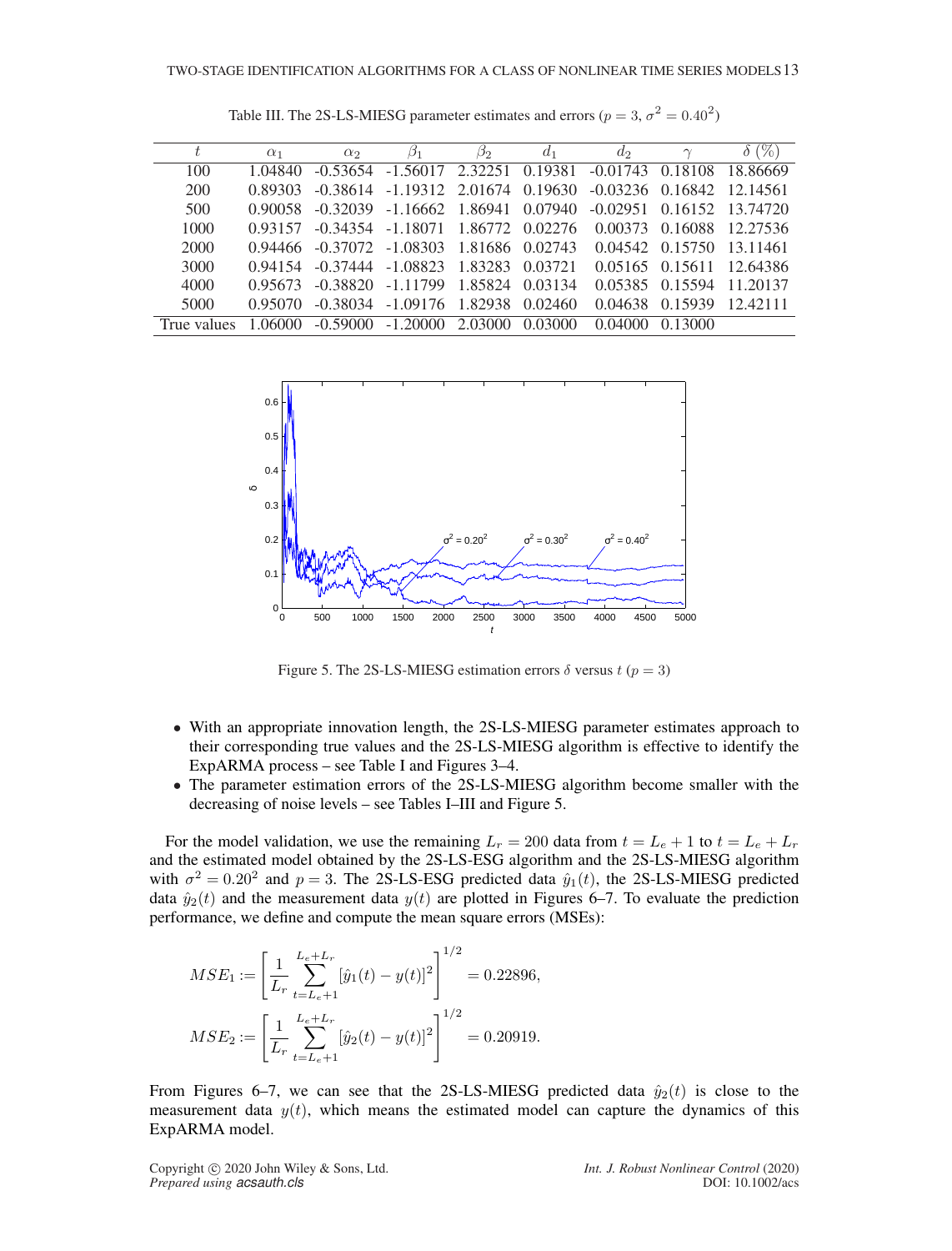

Figure 6. The 2S-LS-ESG predicted data and measurement data



Figure 7. The 2S-LS-MIESG predicted data and measurement data

# 6. CONCLUSIONS

This paper studies the identification problems for the ExpARMA model. Using the decomposition technique and the multi-innovation identification theory, we derive a two-stage least squares extended stochastic gradient (2S-LS-ESG) algorithm and a two-stage least squares multi-innovation extended stochastic gradient (2S-LS-MIESG) algorithm. The simulation results indicate that the proposed 2S-LS-MIESG algorithm can effectively deal with the parameter estimation for the ExpARMA model and has improved parameter estimation accuracy. The methods in this paper can be applied to system modeling [68, 69, 70] and other fields such as information processing [71, 72, 73, 74, 75] and communication systems and so on.

### ACKNOWLEDGEMENT

This work was supported by the National Natural Science Foundation of China (No. 61873111), the 111 Project (B12018) and the National First-Class Discipline Program of Light Industry Technology and Engineering (LITE2018-26).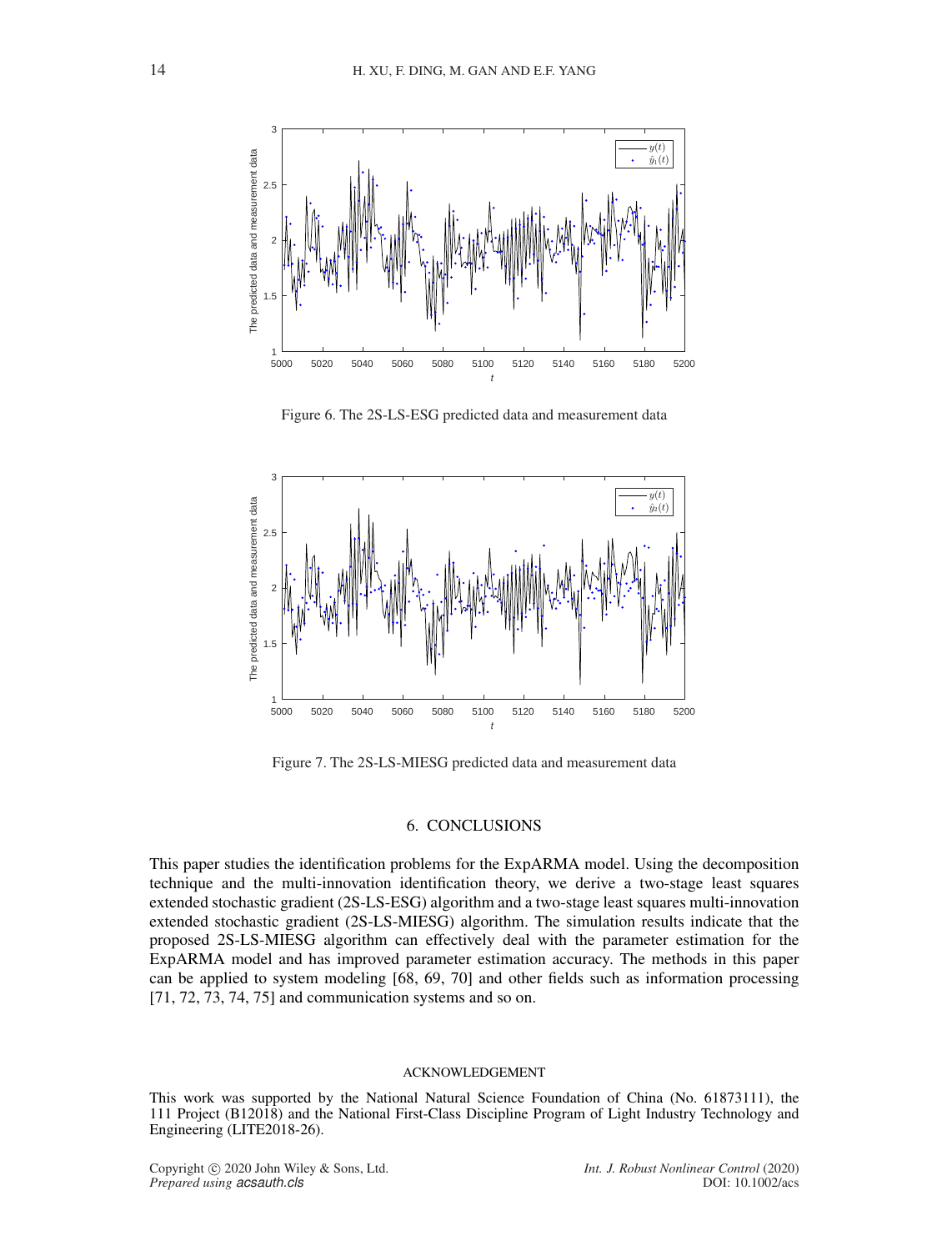### **ORCID**

Feng Ding, https://orcid.org/0000-0002-2721-2025

#### REFERENCES

- 1. Ding F. *System Identification New Theory and Methods*. Science Press: Beijing, 2013.
- 2. Ding F. *System Identification Auxiliary Model Identification Idea and Methods*. Science Press: Beijing, 2017.
- 3. Ding F. *System Identification Iterative Search Principle and Identification Methods*. Science Press: Beijing, 2018.
- 4. Ding F. *System Identification Multi-Innovation Identification Theory and Methods*. Science Press: Beijing, 2016.
- 5. Chen GY, Gan M, Chen CLP, et al. A regularized variable projection algorithm for separable nonlinear least squares problems. *IEEE Transactions on Automatic Control*. 2019;64(2):526-537.
- 6. Ozaki T. Non-linear time series models for non-linear random vibrations. *Journal of Applied Probability*. 1980;17(1):84-93.
- 7. Haggan V, Ozaki T. Modelling nonlinear random vibrations using an amplitude-dependent autoregressive time series model. *Biometrika*. 1981;68(1):189-196.
- 8. Ozaki T, Oda H. Nonlinear time series model identification by Akaike's information criterion. *IFAC Proceedings Volumes*. 1977;10(12):83-91.
- 9. Ozaki T. The statistical analysis of perturbed limit cycle processes using nonlinear time series models. *Journal of Time Series Analysis*. 1982;3(1):29-41.
- 10. Teräsvirta T. Specification, estimation, and evaluation of smooth transition autoregressive models. *Journal of the American Statistical Association*. 1994;89(425):208-218.
- 11. Chen GY, Gan M, Chen GL. Generalized exponential autoregressive models for nonlinear time series: stationarity, estimation and applications. *Information Sciences*. 2018;438:46-57.
- 12. Pan J, Ma H, Zhang X, et al. Recursive coupled projection algorithms for multivariable output-error-like systems with coloured noises. *IET Signal Processing*. 2020;14. https://doi.org/10.1049/iet-spr.2019.0481.
- 13. Yu CP, Verhaegen M. Subspace identification of individual systems operating in a network. *IEEE Transactions on Automatic Control*. 2018;63(4):1120-1125.
- 14. Zhou ZP, Liu XF. State and fault estimation of sandwich systems with hysteresis. *International Journal of Robust and Nonlinear Control*. 2018;28(13):3974-3986.
- 15. Gan M, Chen CLP, Chen GY, et al. On some separated algorithms for separable nonlinear squares problems. *IEEE Transactions on Cybernetics*. 2018;48(10):2866-2874.
- 16. Zhang X, Ding F, Xu L, Yang EF. Highly computationally efficient state filter based on the delta operator. *International Journal of Adaptive Control and Signal Processing*. 2019;33(6):875-889.
- 17. Yu CP, Ljung L, Wills A, Verhaegen M. Constrained subspace method for the identification of structured state-space models. *IEEE Transactions on Automatic Control*. 2020;65. https://doi.org/10.1109/TAC.2019.2957703.
- 18. Shi Z, Tamura Y, Ozaki T. Monitoring the stability of BWR oscillation by nonlinear time series modeling. *Annals of Nuclear Energy*. 2001;28:953-966.
- 19. Xu L. The parameter estimation algorithms based on the dynamical response measurement data. *Advances in Mechanical Engineering*. 2017;9(11):1-12. https://doi.org/10.1177/1687814017730003.
- 20. Xu L, Xiong WL, Alsaedi A, Hayat T. Hierarchical parameter estimation for the frequency response based on the dynamical window data. *International Journal of Control Automation and Systems*. 2018;16(4):1756-1764.
- 21. Xu L, Song GL. A recursive parameter estimation algorithm for modeling signals with multi-frequencies. *Circuits Systems and Signal Processing*. 2020;39(8):4198-4224.
- 22. Zhang X, Ding F, Xu L. Recursive parameter estimation methods and convergence analysis for a special class of nonlinear systems. *International Journal of Robust and Nonlinear Control*. 2020;30(4):1373-1393.
- 23. Wang LJ, Ji Y, Wan LJ, Bu N. Hierarchical recursive generalized extended least squares estimation algorithms for a class of nonlinear stochastic systems with colored noise. *Journal of the Franklin Institute*. 2019;356(16):10102- 10122.
- 24. Ding J, Cao ZX, Chen JZ, Jiang GP. Weighted parameter estimation for Hammerstein nonlinear ARX systems. *Circuits Systems and Signal Processing*. 2020;39(4):2178-2192.
- 25. Ding J, Chen JZ, Lin JX, Jiang GP. Particle filtering-based recursive identification for controlled auto-regressive systems with quantised output. *IET Control Theory and Applications*. 2019;13(14):2181-2187.
- 26. Zhang GZ, Zhang XX, Cheng HT, Tang J. Ladder-Wise calculation method for z-coordinate of transformer PD source based on planar layout UHF antenna sensors. *IEEJ Transactions on Electrical and Electronic Engineering*. 2020;15(3):340-345.
- 27. Cao Y, Wang Z. Liu F, et al. Bio-inspired speed curve optimization and sliding mode tracking control for subway trains. *IEEE Transactions on Vehicular Technology*. 2019;68(7):6331-6342.
- 28. Cao Y, Sun YK, Xie G, et al. Fault diagnosis of train plug door based on a hybrid criterion for IMFs selection and fractional wavelet package energy entropy. *IEEE Transactions on Vehicular Technology*. 2019;68(8):7544-7551.
- 29. Duan HH, Jia J, Ding RF. Two-stage recursive least squares parameter estimation algorithm for output error models. *Mathematical and Computer Modelling*. 2012;55(3-4):1151-1159.
- 30. Xu H, Wan LJ, Ding F, Alsaedi A, Hayat T. Fitting the exponential autoregressive model through recursive search. *Journal of the Franklin Institute*. 2019;356(11):5801-5818.
- 31. Xu H, Ding F, Yang EF. Modeling a nonlinear process using the exponential autoregressive time series model. *Nonlinear Dynamics*. 2019;95(3):2079-2092.
- 32. Yang F, Zhang Y, Liu X, Li XX. The quasi-boundary value method for identifying the initial value of the space-time an fractional diffusion equation. *Acta Mathematica Scientia*. 2020;40B(3):641-658.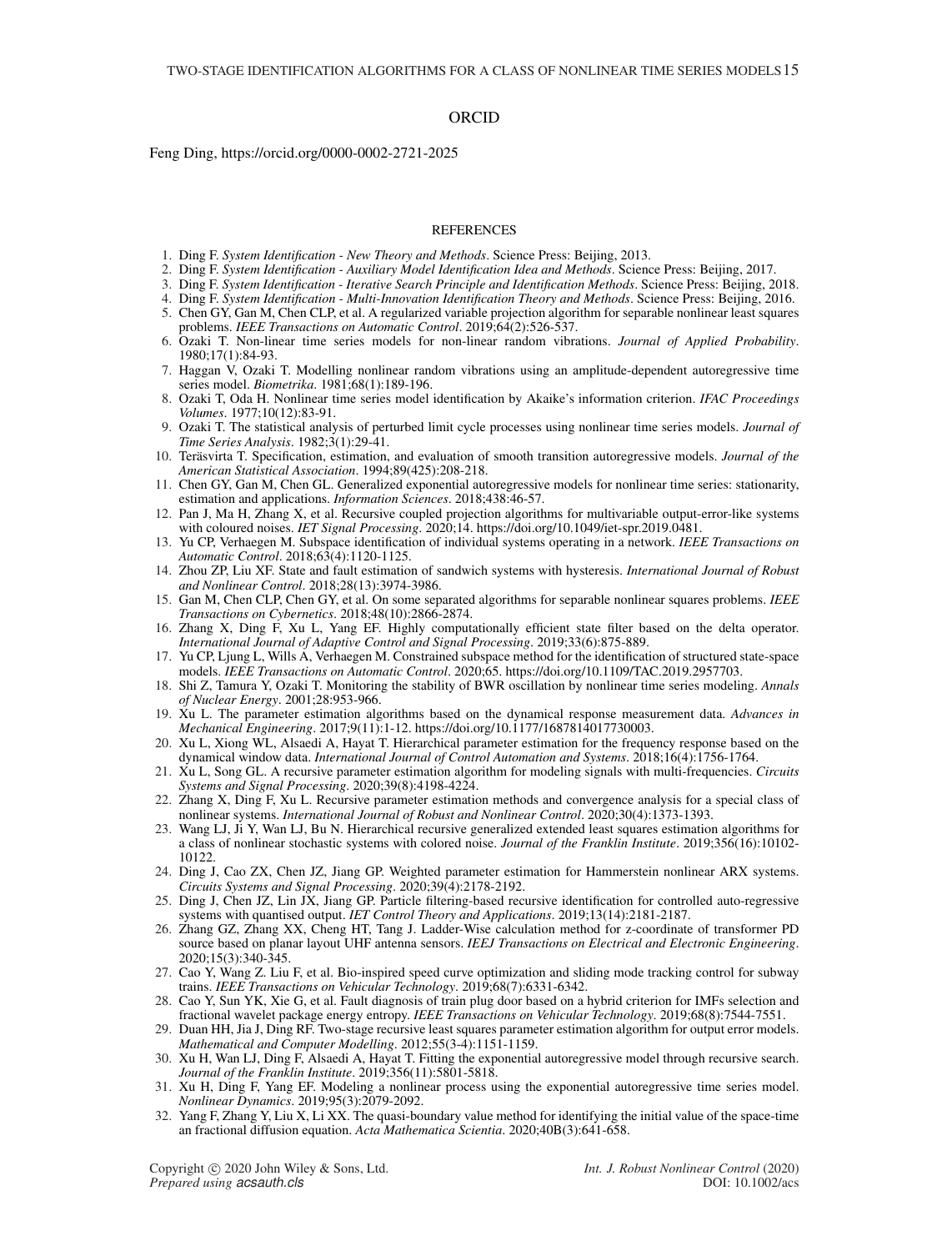- 33. Yang F, Zhang P, Li XX, Ma XY. Tikhonov regularization method for identifying the space-dependent source for time-fractional diffusion equation on a columnar symmetric domain. *Advances in Difference Equations*. 2020;2020(1):128.
- 34. Wang L, Liu H, Dai LV, Liu YW. Novel method for identifying fault location of mixed lines. *Energies*. 2018;11(6), Article Number: 1529.
- 35. Liu H, Zou QX, Zhang ZP. Energy disaggregation of appliances consumptions using ham approach. *IEEE Access*. 2019;7:185977-185990.
- 36. Zhao XL, Lin ZY, Fu B, He L, Na F. Research on automatic generation control with wind power participation based on predictive optimal 2-degree-of-freedom PID strategy for multi-area interconnected power system. *Energies*. 2018;11(12), Article Number: 3325.
- 37. Ding J, Chen JZ, Lin JX, Wan LJ. Particle filtering based parameter estimation for systems with output-error type model structures. *Journal of the Franklin Institute*. 2019;356(10):5521-5540.
- 38. Gu Y, Liu J, Li X, Chou Y, Ji Y. State space model identification of multirate processes with time-delay using the expectation maximization. *Journal of the Franklin Institute*. 2019;356(3):1623-1639.
- 39. Gu Y, Chou Y, Liu J, Ji Y. Moving horizon estimation for multirate systems with time-varying time-delays. *Journal of the Franklin Institute*. 2019;356(4):2325-2345.
- 40. Ji Y, Zhang C, Kang Z, Yu T. Parameter estimation for block-oriented nonlinear systems using the key term separation. *International Journal of Robust and Nonlinear Control*. 2020;30(9):3727-3752. https://doi.org/10.1002/rnc.4961
- 41. Ji Y, Jiang XK, Wan LJ. Hierarchical least squares parameter estimation algorithm for two-input Hammerstein finite impulse response systems. *Journal of the Franklin Institute*. 2020;357(8):5019-5032.
- 42. Wang LJ, Ji Y, Yang HL, Xu L. Decomposition-based multiinnovation gradient identification algorithms for a special bilinear system based on its input-output representation. *International Journal of Robust and Nonlinear Control*. 2020;30(9):3607-3623.
- 43. Wan LJ, Liu XM, Ding F, Chen CP. Decomposition least-squares-based iterative identification algorithms for multivariable equation-error autoregressive moving average systems. *Mathematics*. 2019;7(7), Article Number: 609.
- 44. Wan LJ, Ding F, Liu XM, Chen CP. A new iterative least squares parameter estimation approach for equation-error autoregressive systems. *International Journal of Control Automation and Systems*. 2020;18(3):780-790.
- 45. Li MH, Liu XM. Maximum likelihood least squares based iterative estimation for a class of bilinear systems using the data filtering technique. *International Journal of Control Automation and Systems*. 2020;18(6):1581-1592.
- 46. Guo CQ, Wang LJ, Deng F. The auxiliary model based hierarchical estimation algorithms for bilinear stochastic systems with colored noises. *International Journal of Control Automation and Systems*. 2020;18(3):650-660.
- 47. Yang F, Pu Q, Li XX. The fractional Tikhonov regularization methods for identifying the initial value problem for a time-fractional diffusion equation. *Journal of Computational and Applied Mathematics*. 2020;380(15):112998.
- 48. Yin CC, Wen YZ. An extension of Paulsen-Gjessing's risk model with stochastic return on investments. *Insurance Mathematics & Economics*. 2013;52(3):469-476.
- 49. Yin CC, Wen YZ, Y.X. Zhao. On the optimal dividend problem for a spectrally positive levy process. *Astin Bulletin*. 2014;44(3):635-651.
- 50. Chang YF, Zhai GS, Fu B, Xiong LL. Quadratic stabilization of switched uncertain linear systems: a convex combination approach. *CAA Journal of Automatica Sinica*. 2019;6(5):1116-1126.
- 51. Chang YF, Sun CJ, Qiu, Y. Effective notch stress method for fatigue assessment of sheet alloy material and bimaterial welded joints. *Thin-Walled Structures*. 2020;151:106745.
- 52. Ma FY, Yin YK, Pang SP, Liu JX, Chen W. A data-driven based framework of model optimization and neural network modeling for microbial fuel cells. *IEEE Access*. 2019;7:162036-162049.
- 53. Wang LJ, Guo J, Xu C, et al. Hybrid model predictive control strategy of supercapacitor energy storage system based on double active bridge. *Energies*. 2019;12(11):2134.
- 54. Ma FY, Yin YK, Li M. Start-up process modelling of sediment microbial fuel cells based on data driven. *Mathematical Problems in Engineering*. 2019;2019, Article Number: 7403732.
- 55. Ma FY, Fu CC, Yang J, Yang QZ. Control strategy for adaptive active energy harvesting in sediment microbial fuel cells. *Journal of Energy Engineering*. 2020;146(1) Article Number: 04019034.
- 56. Yin CC, Yuen KC. Exact joint laws associated with spectrally negative Levy processes and applications to insurance risk theory. *Frontiers of Mathematics in China*. 2014;9(6):1453-1471.
- 57. Yin CC, Yuen KC. Optimal dividend problems for a jump-diffusion model with capital injections and proportional transaction costs. *Journal of Industrial and Management Optimization*. 2015;11(4):1247-1262.
- 58. Wu MH, Chen R, Tong Y. Shadow elimination algorithm using color and texture features. *Computational Intelligence and Neuroscience*. 2020;2020:2075781.
- 59. Geng L, Xiao RB. Control and backbone identification for the resilient recovery of a supply network utilizing outer synchronization. *Applied Sciences*. 2020;10(1): 313
- 60. Tang L, Liu GJ, Yang M, Li FY, Ye FP, Li CY. Joint design and torque feedback experiment of rehabilitation robot. *Advances in Mechanical Engineering* 2020;12:1687814020924498
- 61. Wu TZ, Ye FC, Su YH, Wang YB, Riffat S. Coordinated control strategy of DC microgrid with hybrid energy storage system to smooth power output fluctuation. *International Journal of Low-Carbon Technologies*. 2020;15(1):46-54.
- 62. Wu MH, Yue HH, Wang J, et al. Object detection based on RGC mask R-CNN, *IET Image Processing*. 2020;14(8):1502-1508.
- 63. Wang LJ, Feng BY, Wang Y, et al. Bidirectional short-circuit current blocker for DC microgrid based on solid-state circuit breaker. *Electronics*. 2020;9(2):306.
- 64. Zhou YM, Mei SJ, Feng JJ, Sun DW, Mei F, Xu JX, Cao XA. Effects of PEDOT:PSS:GO composite hole transport layer on the luminescence of perovskite light-emitting diodes. *RSC Advances*. 2020;10(44):26381-26387.